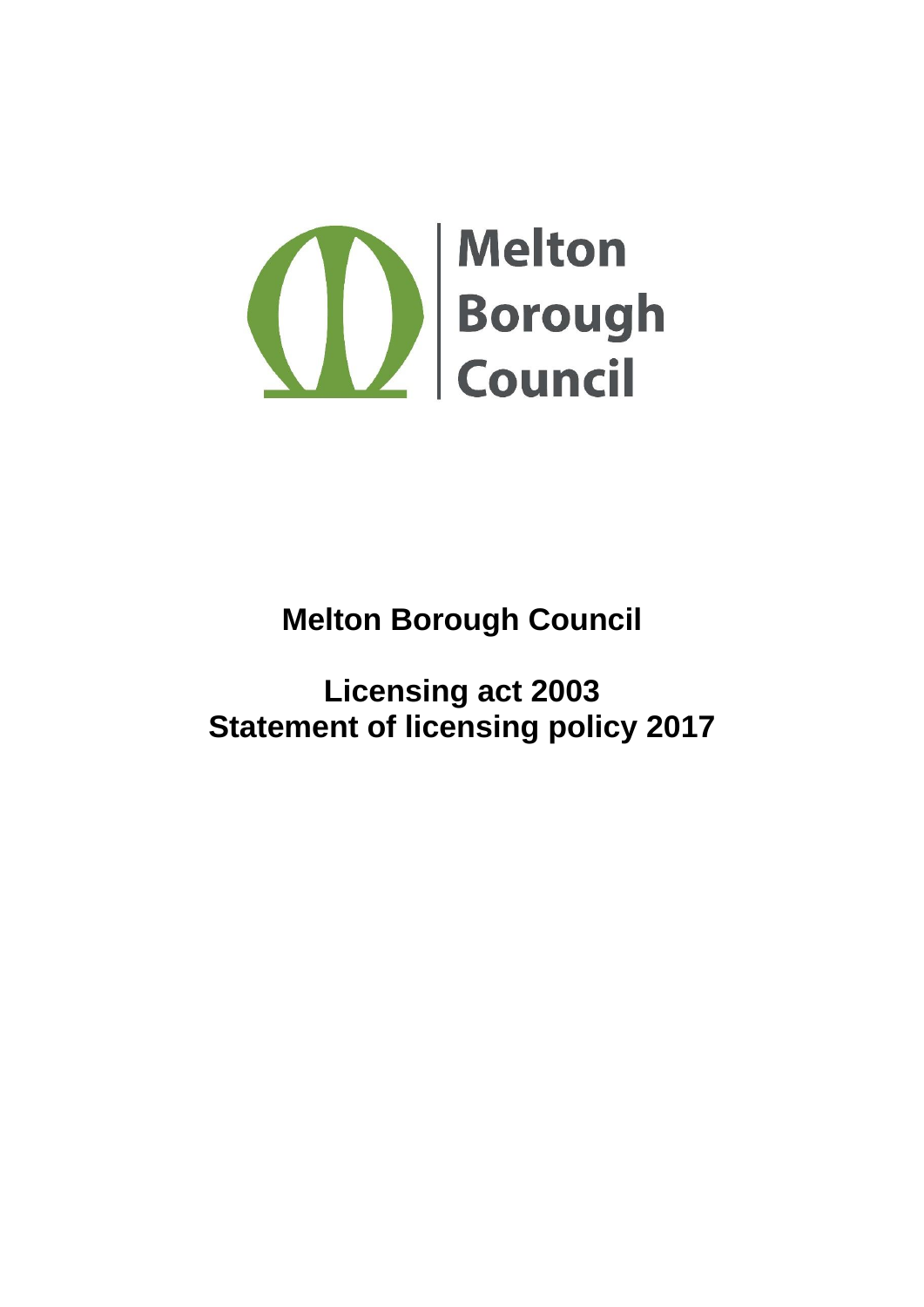Approved by Full Council on 12th December 2017…………………………………..

### **CONTENTS page** Introduction 3 Fundamental Principles 5 Use of Council's own premises and cultural diversity example of Council's own premises and cultural diversity Consideration of cumulative Impact 6 Current Special Policy on Cumulative Impact 8 Licensing Hours 9 Licensing Authority (Responsible Authority Role) 10 Suspension of Premises Licence for Non-payment of fees 10 Promotion of Licensing Objectives 11 Children 13 Early Morning Restriction Orders (EMRO) 15 Late Night Levy 15 Integrating Strategies 16 Licensing and Planning 16 Duplication 16 Standardised Conditions **16** and 16 Personal Licences 17<br>
Enforcement 17<br>
17 **Enforcement** Live Music, Dancing and Theatre 18 and 18 Delegations of Functions **18** Temporary Events Notices 19 and 19 Period of validity and review 20 Contacts 20

## **LIST OF APPENDICES**

| A  | List of consultees                                  | 21        |
|----|-----------------------------------------------------|-----------|
| B  | Melton Mowbray Cumulative Impact Policy Map of Area | 22        |
| C. | Pool of model conditions                            | $23 - 33$ |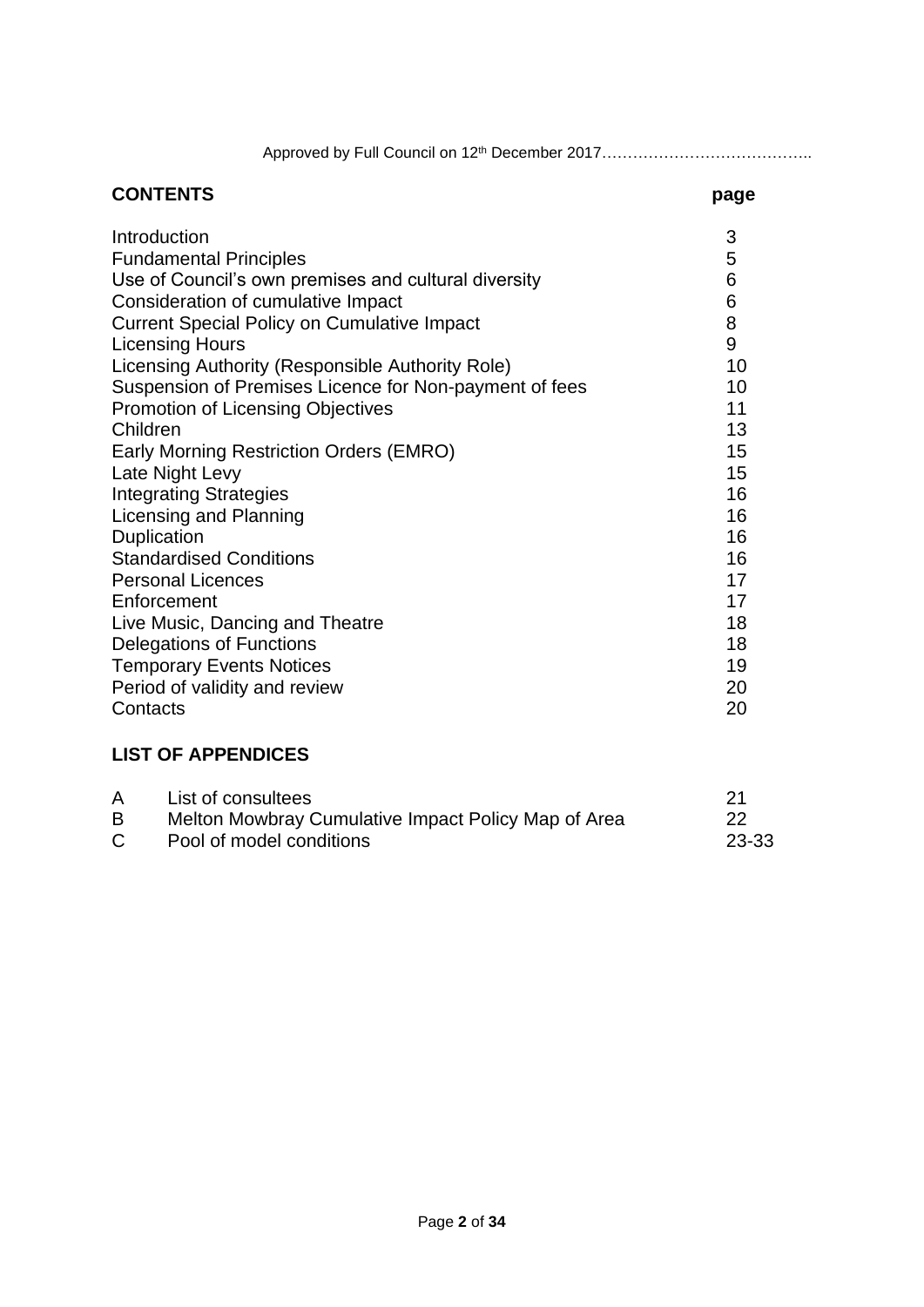## **1. Introduction**

## **Purpose**

1.1 This Statement of Licensing Policy explains how the Licensing Authority will carry out its role under The Licensing Act 2003, during the next five years. During this period the Licensing Authority will keep the policy under review and may make revisions to the document following consultation with the bodies outlined below.

It will also:

- be used as a guide by members of the Licensing Authority in their decision making;
- inform applicants about how applications will be reviewed and how a licensed premises is likely to be able to operate within the area of the Licensing Authority, albeit that each application will be examined and considered on an individual basis;
- inform residents and businesses about how applications will be viewed and how their needs will be addressed;
- be used to support decisions made by the Licensing Authority when these decisions are challenged in a court of law.

## **Consultation**

- 1.2 In developing this statement the Licensing Authority has consulted with the groups set out below, and has taken account of their views.
	- The police
	- The fire authority
	- Bodies representing local holders of premises licences
	- Bodies representing local holders of club premises certificates
	- Bodies representing local holders of personal licences
	- Bodies representing businesses and residents in its area
	- Public Health England
	- Other groups that the licensing authority considered appropriate.
- 1.3 List of consultees attached as **Appendix A.**

## **Licensable Activities**

- 1.4 The licensable activities are:
	- The sale of alcohol by retail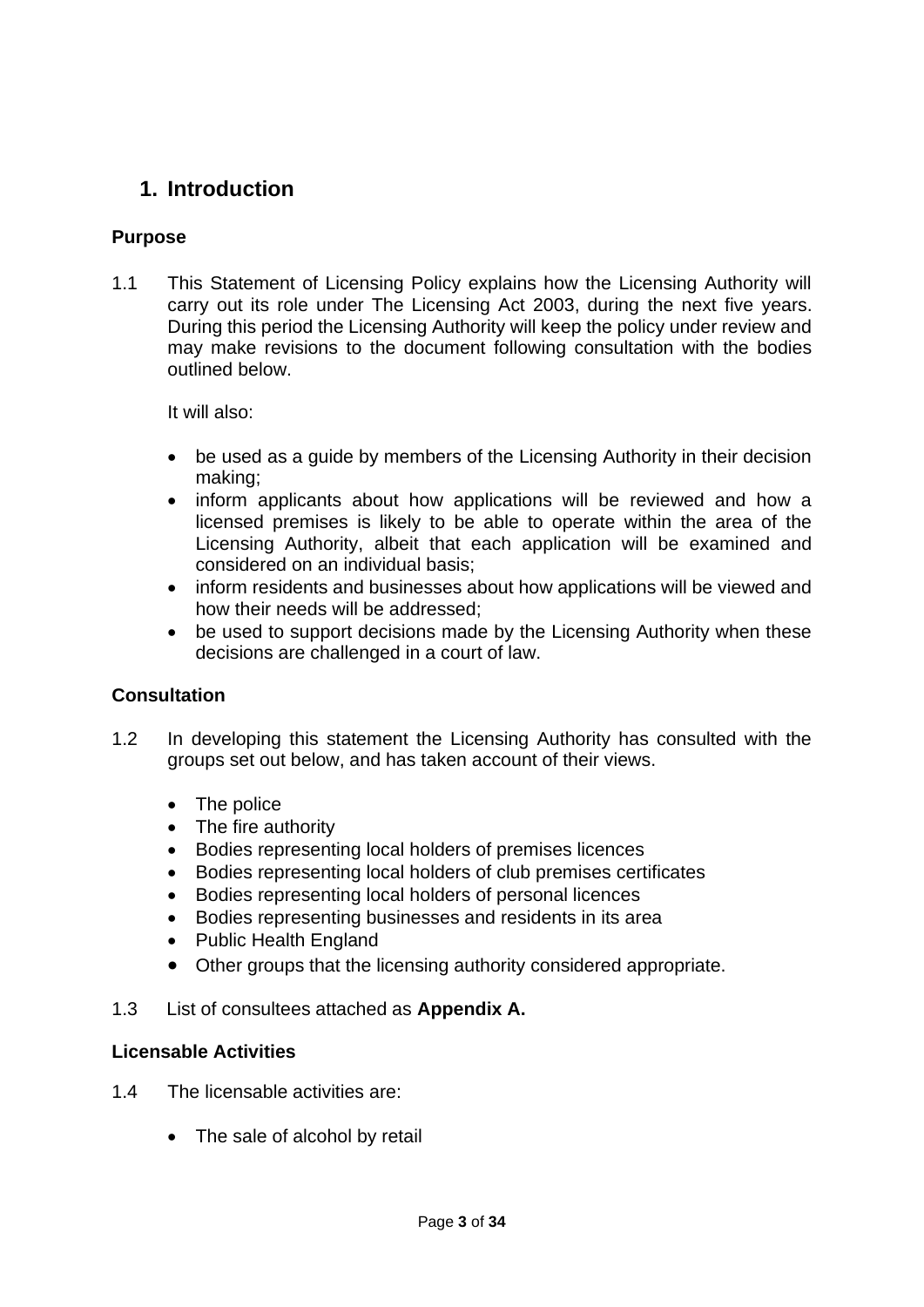- The supply of alcohol by or on behalf of a club, or to the order of, a member of the club
- The provision of late night refreshment
- The provision of regulated entertainment.

Regulated entertainment requires a licence when it is performed in front of an audience and includes the following:

- A performance of a play
- An exhibition of a film
- An indoor sporting event
- A boxing or wrestling entertainment (indoors and outdoors)
- A performance of live music (not incidental music, i.e. a piano in a restaurant)
- Any playing of recorded music
- A performance of dance
- Similar types of entertainment.

## **Live Music**

1.5 The Live music Act 2012 came into force on 1st October 2012.

Its main aim was to relax the licensing burden on those licence holders staging or looking to stage live music at their venue.

It removes the licensing requirements for:

- Amplified live music between 8am and 11pm before audiences of no more than 500 people on premises authorised to sell alcohol for consumption on the premises.
- Amplified live music between 8am and 11pm before audiences of no more than 500 people in workplaces not otherwise licensed under the 2003 Act (or licensed only for the provision of late night refreshment).
- Unamplified live music between 8am and 11pm in all venues.

It is possible to reinstate or impose conditions about live music following a review of a premises license or club premises certificate authorizing premises to supply alcohol for consumption on the premises.

The Live Music Act also removes licensing requirements for the provision of entertainment facilities.

In addition, it has widened the licensing exemption for music integral to a performance of morris dancing or similar, so that the exemption applies to live or recorded music instead of unamplified live music.

Although the changes to the law and the associated benefits to local musicians and their supporters are to be welcomed there is still a requirement that any music should not be loud enough to cause a nuisance to neighbours.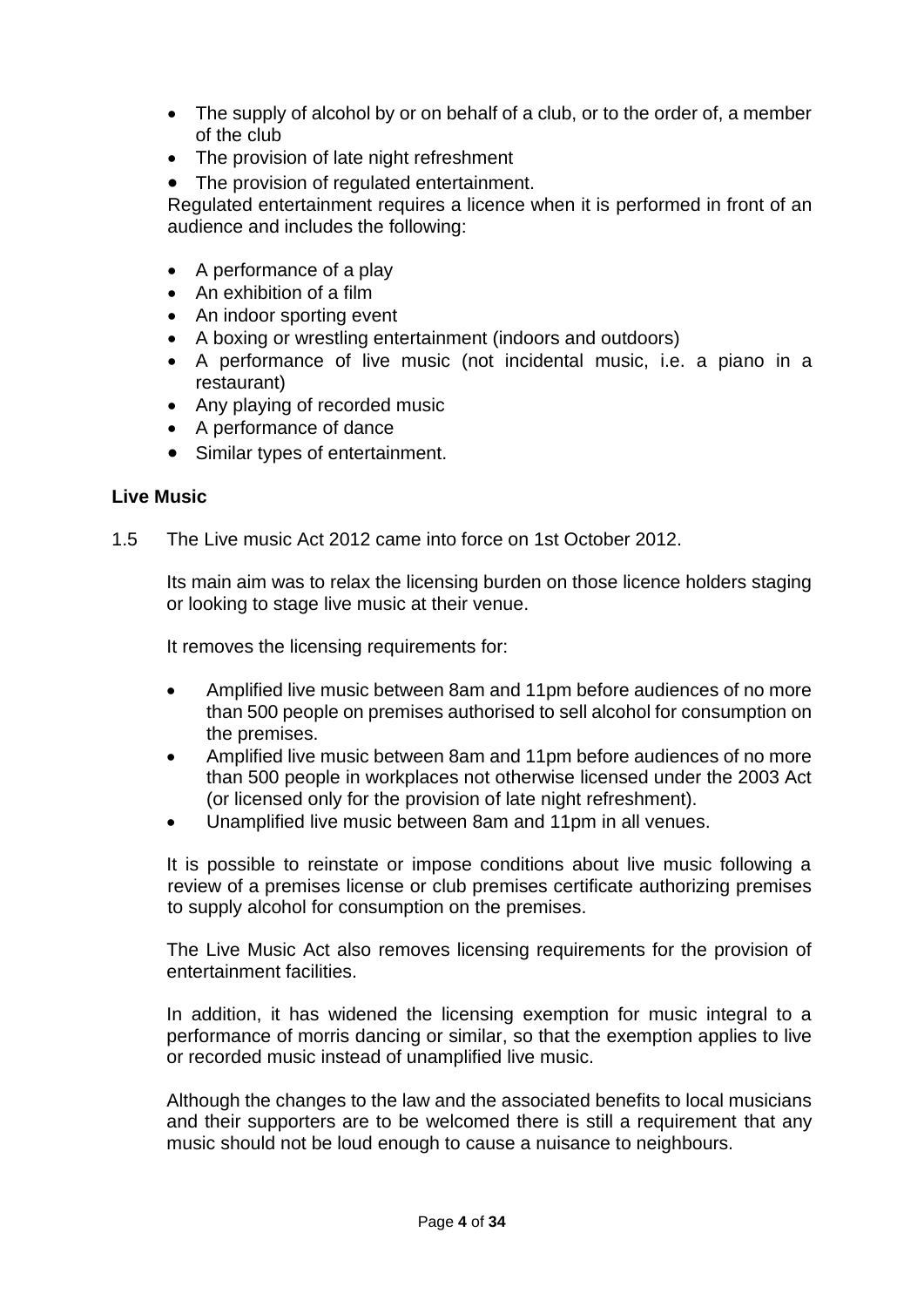## **2. Fundamental Principles**

## **Background**

2.1 This Statement of Licensing Policy is the key document relied upon when delivering the requirements of the Licensing Act 2003. However, all decisions relating to licences will be made on the merits of the individual case, having regard to this policy as part of the decision-making process.

### **The Licensing Objectives**

- 2.2 The Licensing Authority will carry out its functions with a view to promoting the licensing objectives. The licensing objectives, which carry equal importance, are:
	- Public safety
	- The prevention of crime and disorder
	- The prevention of public nuisance; and
	- The protection of children from harm, (including child sexual exploitation).

#### **Balance**

- 2.3 The Licensing Authority will also seek to achieve a balance between leisure/entertainment and the needs of residents and other businesses for an acceptable environment and quality of life.
- 2.4 This Policy will not undermine the right of any individual to apply for a variety of permissions and to have any such application considered on its individual merits. Nor will it override the right of any person to make representations on an application or seek a review of a licence where provision has been made for them to do so in the Licensing Act 2003.

#### **Extent of Control**

2.5 Licensing is about the control of premises and places being used for licensable activities. The conditions attached to various authorisations are focused on relevant matters that are within the control of the licence holders and others with relevant authorisations.

Licensing law is not a mechanism for the general control of anti-social behaviour by individuals once they are beyond the control of the individual club or business holding the licence, certificate or authorisation concerned. However, the Licensing Authority expects every holder of a licence, certificate or authorisation to be responsible for minimising the impact of the activities and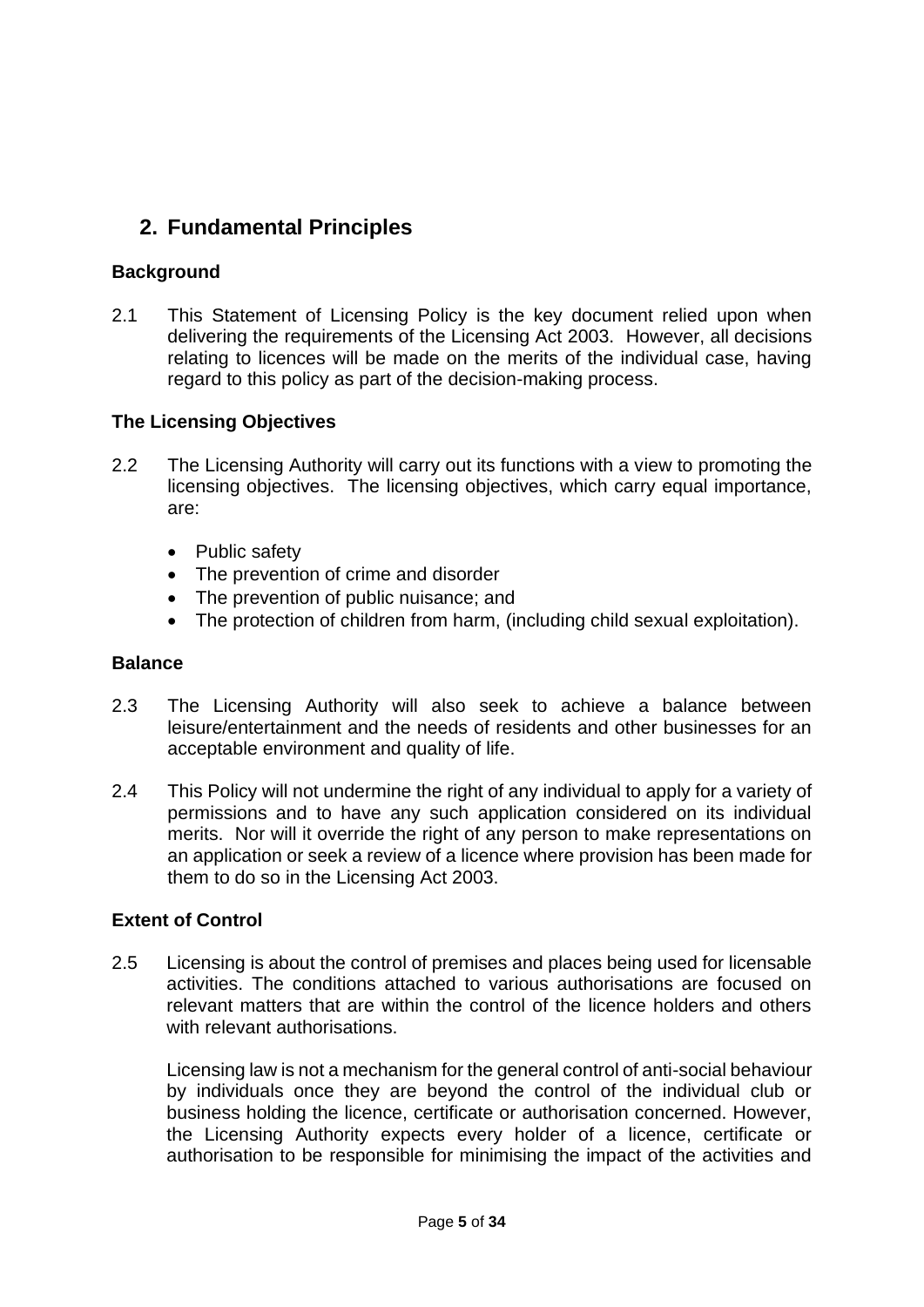anti-social behaviour by their patrons within the immediate vicinity of their premises and will require licence holders to demonstrate that they have taken appropriate action.

## **3. Use of Council's own premises and cultural diversity**

3.1 There is a provision whereby a local authority can license itself in respect of public places within their community. Where this is done, performance and entertainers have no need to apply for a premises licence, but merely require the permission of the local authority. Such an arrangement would help the local authority to promote cultural diversity. This Council would pursue such a policy. The Council will make the necessary arrangements to ensure that, the officers or Committee will make decisions under this part of the policy, as with all parts, from a strictly neutral and objective standpoint.

## 4. **Consideration of Cumulative Impact**

- 4.1 The Licensing Authority recognises that there can be confusion about the difference between "need" and "cumulative impact" of premises on the licensing objectives, for example, on crime and disorder. "Need" concerns the commercial demand for another pub, restaurant, etc. This is not a matter for a licensing authority in discharging the licensing functions or for this statement of licensing policy. "Need" can be a matter for planning committees and for the market. On the other hand, the cumulative impact of licensed premises on the promotion of the licensing objectives is a proper matter for the licensing authority and its licensing committee to consider.
- 4.2 In certain situations the number, type and distribution of premises selling alcohol may be associated with serious problems of crime and disorder. Where the impact on surrounding areas of customers taken together may be greater than the usual impact of customers from individual areas, the Licensing Authority may consider that an area has become saturated. In these circumstances, where representations are made from a responsible authority such as the police or interested party, such as local residents, the Licensing Authority may consider whether the grant of any further premises licences or club premises certificates would undermine one of the licensing objectives. If this is the case it may adopt a special saturation policy, which would allow it to refuse new licences because the area in question is already saturated with licensed premises.
- 4.3 The Licensing Authority recognises, however, that this policy cannot be absolute and it would continue to consider each application properly on its merit and for licences that are unlikely to add significantly to the problems of saturation would be approved.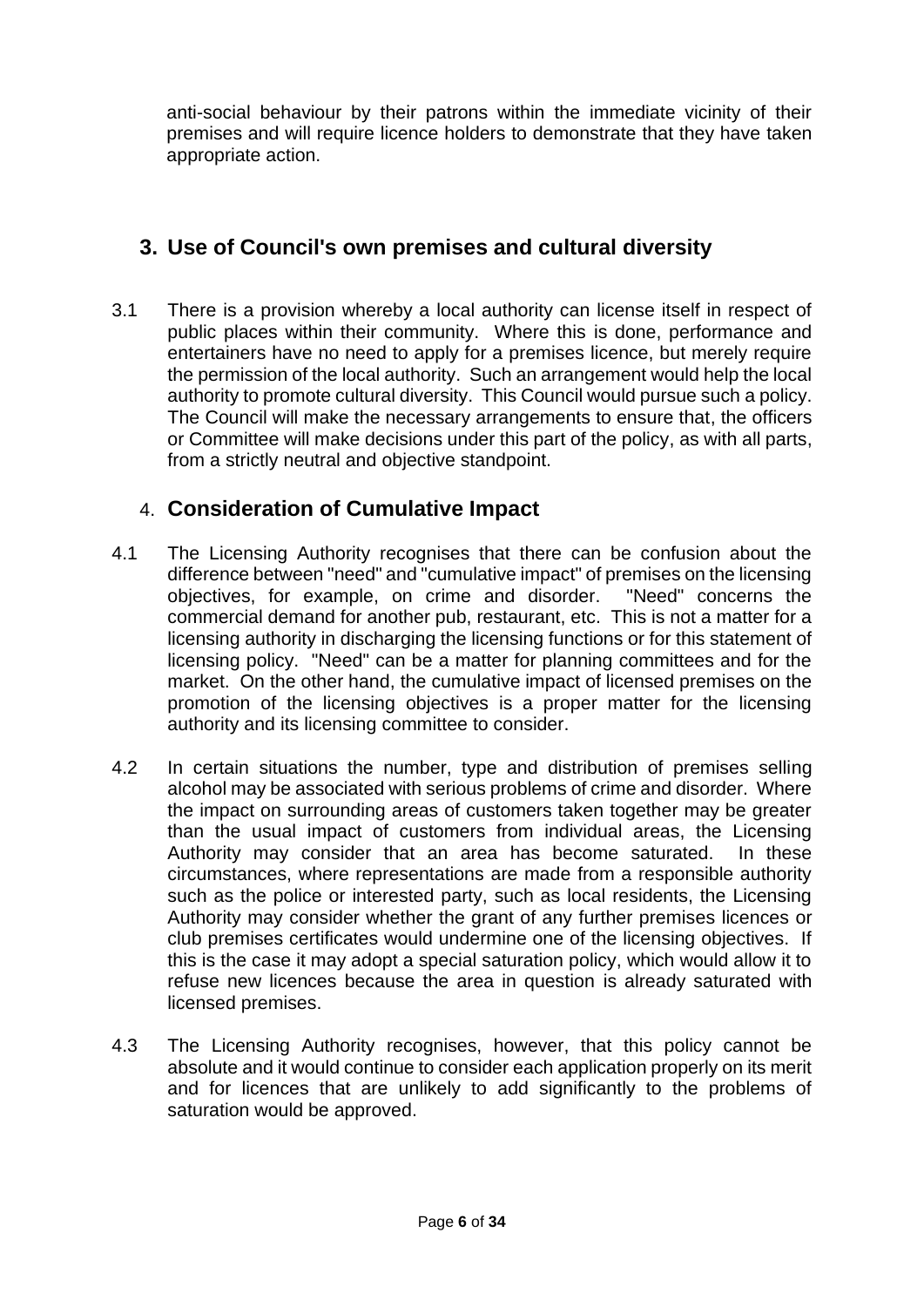- 4.4 The Authority in considering whether to adopt a special saturation policy will take the following steps:
	- Identification of serious and chronic concern from a responsible authority or representatives or residents about nuisance and disorder
	- Assessment of the causes
	- Where it can be demonstrated that disorder and nuisance is arising as a result of customers of licensed premises, identifying the area from which problems are arising and the boundaries of that area
	- Adopting a special policy, as provided for in this statement, about future licence applications from that area.
- 4.5 The authority will review any special saturation policy every five years in line with a review of this policy statement.
- 4.6 Any special saturation policy will not be used to:
	- removing a licence when representations are received about problems with an existing licensed premises;
	- justifying the rejection of modifications to a licence except where those modifications are directly relevant to the policy; and
	- adopt quotas or set terminal hours in a particular area that pre-determine the individual merits of any application.
- 4.7 Existing licence holders and applicants should be cognisant of the concern raised by the consultation exercise over the possible saturation of certain areas of the town centre.
- 4.8 The Authority recognises that once away from licensed premises, there is always a risk that a minority of consumers will behave badly and unlawfully. In these circumstances, there are other mechanisms available for addressing such issues for instance:
	- Planning controls
	- Policy enforcement of the normal law concerning disorder and anti-social behaviour
	- Powers of the Local Authority to designate parts of the local authority area as places where alcohol may not be consumed publicly
	- Prosecution of any personal licence holder or member of staff at premises who is selling alcohol to people who are drunk
	- The confiscation of alcohol from adults and children in designated areas
	- Police powers to close down instantly for up to 24 hours any licensed premises or temporary event on grounds of disorder, the likelihood of disorder or noise emanating from the premises causing a nuisance; and
	- The power of the police, other responsible authorities or a local resident or business to seek a review of the licence or certificate in question
	- Positive measures to create a safe and clean town centre environment in partnership with local businesses, transport operators and other departments of the Local Authority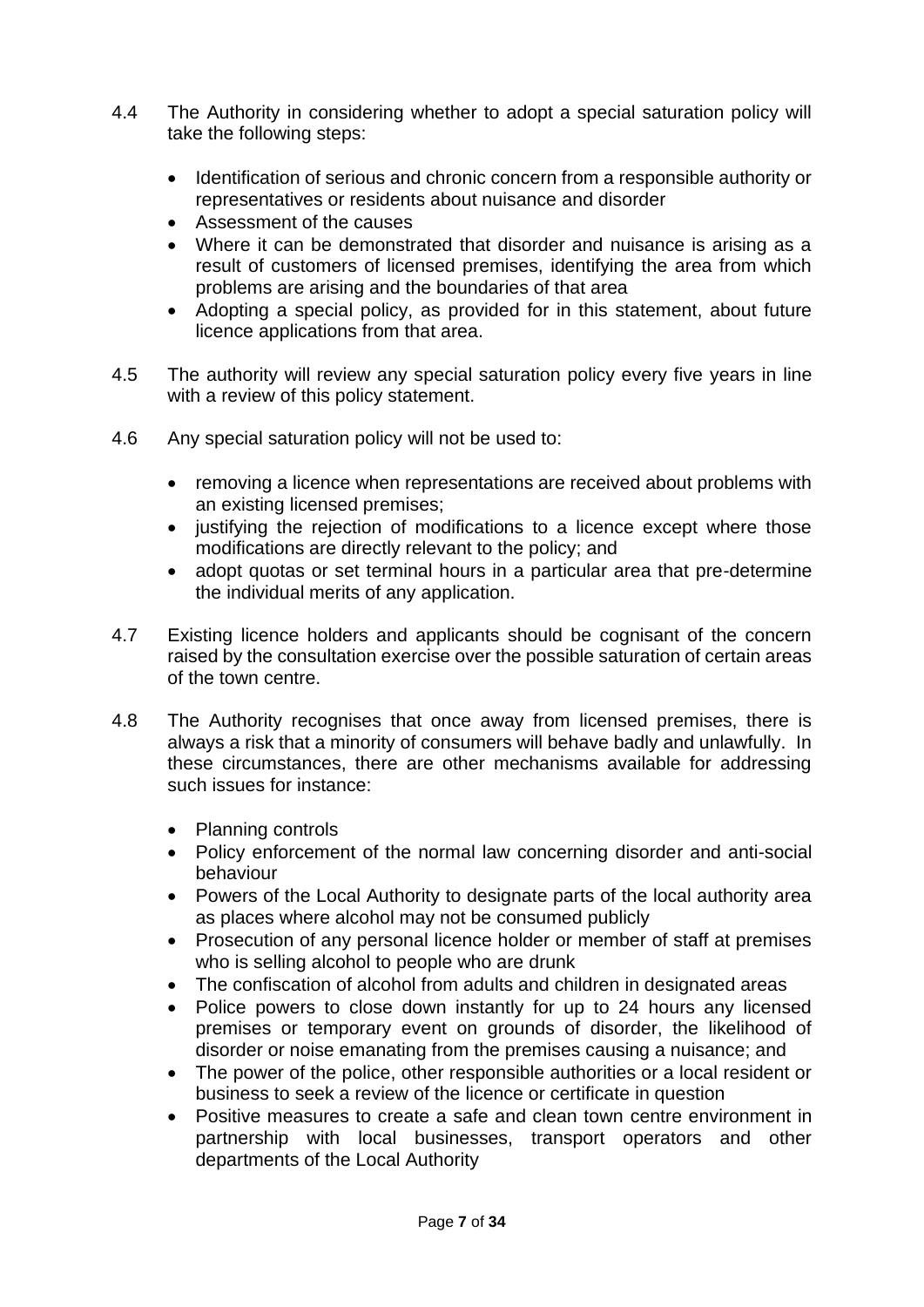• The provision of CCTV surveillance in town centres, ample taxi ranks, provision of public conveniences open late at night, street cleaning and litter patrols.

## **5. Current Special Policy on Cumulative Impact**

- 5.1 Having had regard to the legislation, guidance, representation from Leicestershire Constabulary and Leicestershire Public Health following the necessary consultation, the Licensing Authority considered that the special policy that currently applies in respect of Melton town centre should be amended to incorporate all licensed premises, including on and off sales of alcohol and late night refreshment, in respect of Melton town centre. For the purposes of this policy the town centre is defined as that bound by Norman Way, Thorpe End, Sherrard Street, Leicester Street and Wilton Road, but also including Burton Street Church Street and Park Lane. Premises fronting these roads are deemed to be within this area.
- 5.2 The Licensing Authority is mindful of the problems that can be created when large numbers of premises providing licensable activities are located in close proximity. To that end, as part of the council's Statement of Licensing Policy consultation, Leicestershire Constabulary and Leicestershire County council Public Health have asked the Council to consider adopting a specific policy on cumulative impact i.e. the potential impact on the promotion of the licensing objectives where there are a significant number of licensed premises concentrated in one area. Increasing access to alcohol through more outlets and longer trading hours is linked to a range of alcohol-related harms. These include increases in alcohol sales per head of population, alcohol-related death rate, alcohol consumption in young people, assaults, and other harms including homicide, child abuse and neglect, and self-inflicted injury.
- 5.3 This area has been identified because the Licensing Authority believes that the cumulative impact of the concentration of licensed premises in this area is adversely affecting the promotion of the licensing objectives.
- 5.4 Evidence was provided by Leicestershire Constabulary and Leicestershire County council Public Health (*2016*).
- 5.5 The area of the special policy is marked on the Map at **Appendix B**.
- 5.6 Within this area there are a significant number of licensed premises, and although these have staggered closing times it still leaves large numbers of people on the streets late at night. The Licensing Authority takes the view that the principle problem is caused by the number of people attending licensed premises in the area where there is movement from these properties and to and from the hot food takeaways. The Licensing Authority believes that a cumulative impact policy in this area supports and assists initiatives in reducing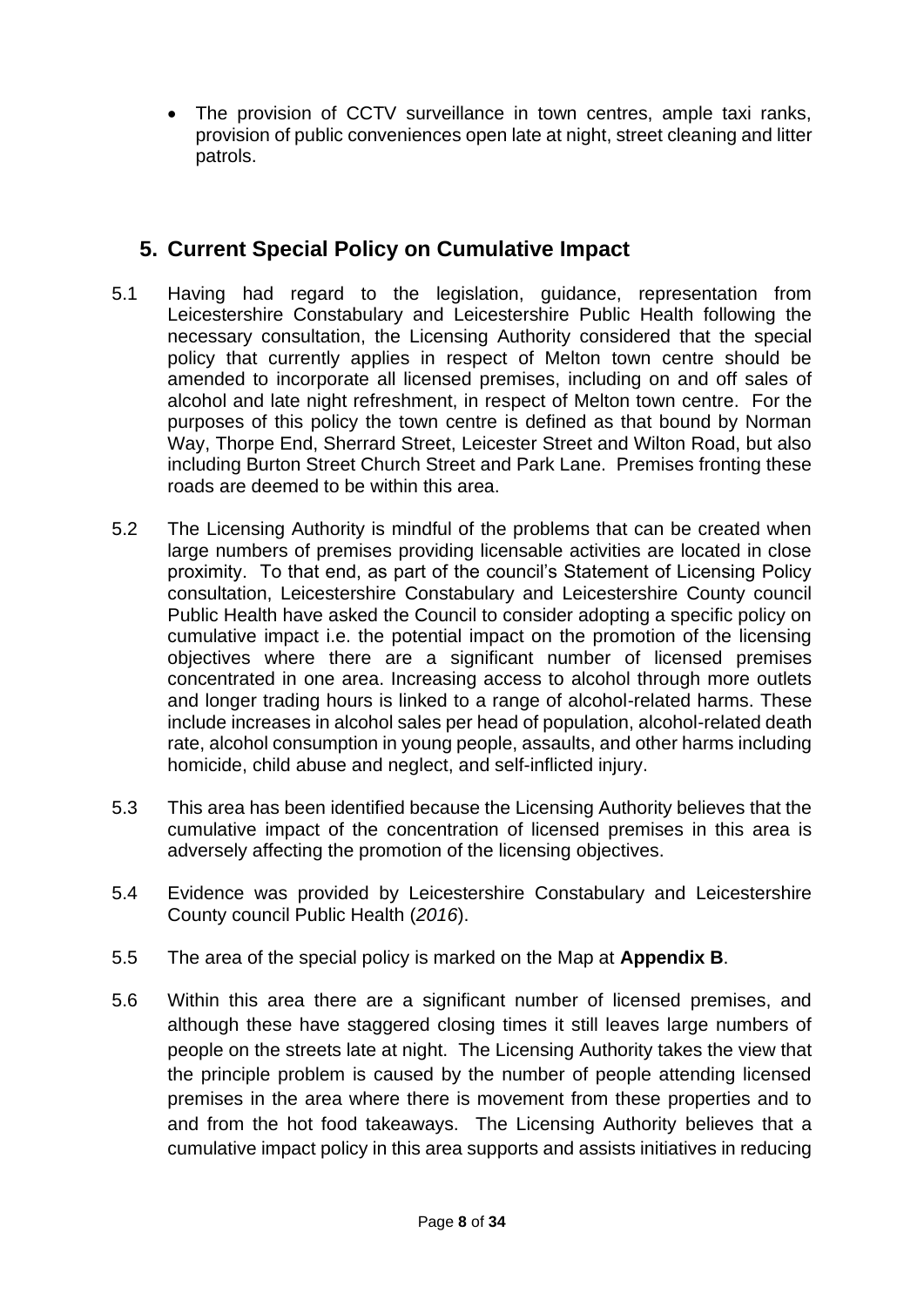crime and disorder. Accordingly the Licensing Authority will resolve to adopt a policy which will seek to prevent a further increase in the number of licensed premises within that area.

- 5.7 The effect of the special policy will be to create a rebuttal presumption that those applications for new premises licences or club premises certificates or material variations will normally be refused. It will be for the applicant to demonstrate that the premises will not add to the existing cumulative impact. Applicants will need to address this matter in their Operating Schedule.
- 5.8 This Current Special Policy on Cumulative Impact will only apply to applications for new premises licences or club premises certificates or material variations where the Licensable Activities, as defined in the Licensing Act 2003, occur between the hours of 23:00 and 07:00.
- 5.9 The Current Special Policy on Cumulative Impact will only come into effect where relevant representations are received in relation to a specific application. If there are no representations the licensing authority must grant a premises licence/club premises certificate in accordance with the application.
- 5.10 This Policy will not be used as grounds for revoking an existing licence or certificate where relevant representations have been received.

## **6. Licensing Hours**

- 6.1 In making decisions that relate to the hours for which a premise is licensed, consideration will be given to the four licensing objectives. Each case will be decided on its individual merits.
- 6.2 It is recognised that varied licensing hours are important to ensure that concentrations of customers leaving licensed premises simultaneously are avoided. In turn this will reduce the potential for disorder at fast food outlets, taxi ranks and other sources of transport.
- 6.3 In relation to shops and other retail outlets supplying alcohol for consumption off the premises, the general policy will be to allow sales of alcohol at all times that the premises is open for business. Any decision not to allow sales of alcohol at particular times will be based on evidence of the need to prevent crime, disorder and public nuisance.
- 6.4 In making decisions in respect of hours, consideration will be given to representations made by residents and businesses in the vicinity of the premises, their representatives, and the police as well as the applicant. This may lead to the imposition of stricter conditions on noise controls in areas having denser residential accommodation.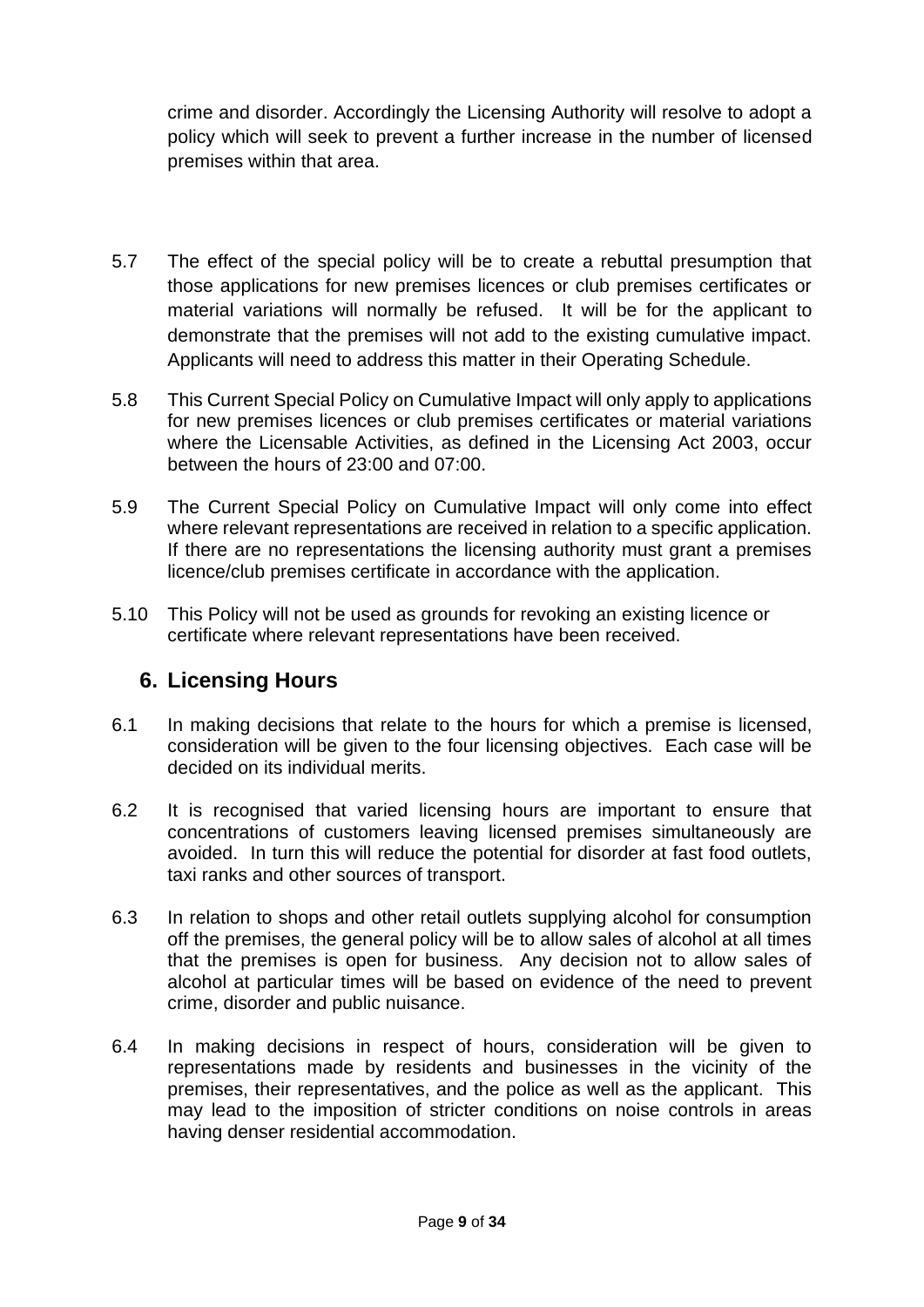6.5 Fixed trading hours will not be set for particular geographical areas. However account will be taken of any guidelines that are adopted in respect of licensing hours. It should be stressed that each case will be decided on its own merits based on whether the licensing objectives can be met.

## **7. Licensing Authority (Responsible Authority Role)**

- 7.1 The Licensing Authority is now included in the list of responsible authorities and in common with other responsible authorities it is for the licensing authority to determine when it considers it appropriate to act in that capacity. The Licensing Authority will not make a representation or apply for a review at the request of another Responsible Authority or other person.
- 7.2 There are many occasions when the Licensing Authority may decide to make a representation or apply for a review based on evidence and information collated from other Responsible Authorities even though those Responsible Authorities have chosen not to make a representation.
- 7.3 The Licensing Authority is unlikely to intervene where the basis for the intervention falls within the remit of another Responsible Authority. For example, the police should make representation where the representations are based on concerns about crime and disorder.
- 7.4 Where the Licensing Authority does make representations it will ensure that there is a proper separation of responsibilities. The licensing officer preparing papers for a sub-committee hearing will be different to the Licensing Officer making the representations on behalf of the Responsible Authority. The Licensing Officer acting for the Responsible Authority will not be involved in the administrative process of the application or review and will not discuss the merits of the case with those involved in making the determination by the Licensing Authority. Communication between these Licensing Officers in relation to the case will remain professional and consistent with communication with other Responsible Authorities.
- 7.5 The Licensing Officers administering the application will be allowed to conduct negotiations between the Licensing Officer making the representation and the applicant.

## **8. Suspension of Premises Licence for Non-Payment of Fees**

8.1 Part 2 of the Police and Social Responsibility Act 2011, introduced changes to the Licensing Act 2003, requiring Licensing Authorities to suspend a Premises Licence, or Club Premises Certificate, if the annual fee is not paid when due. However, this does not apply immediately if the payment was not made before or at the time of the due date because of an administrative error, or because the holder disputed liability for the fee before, or at the time of the due date. In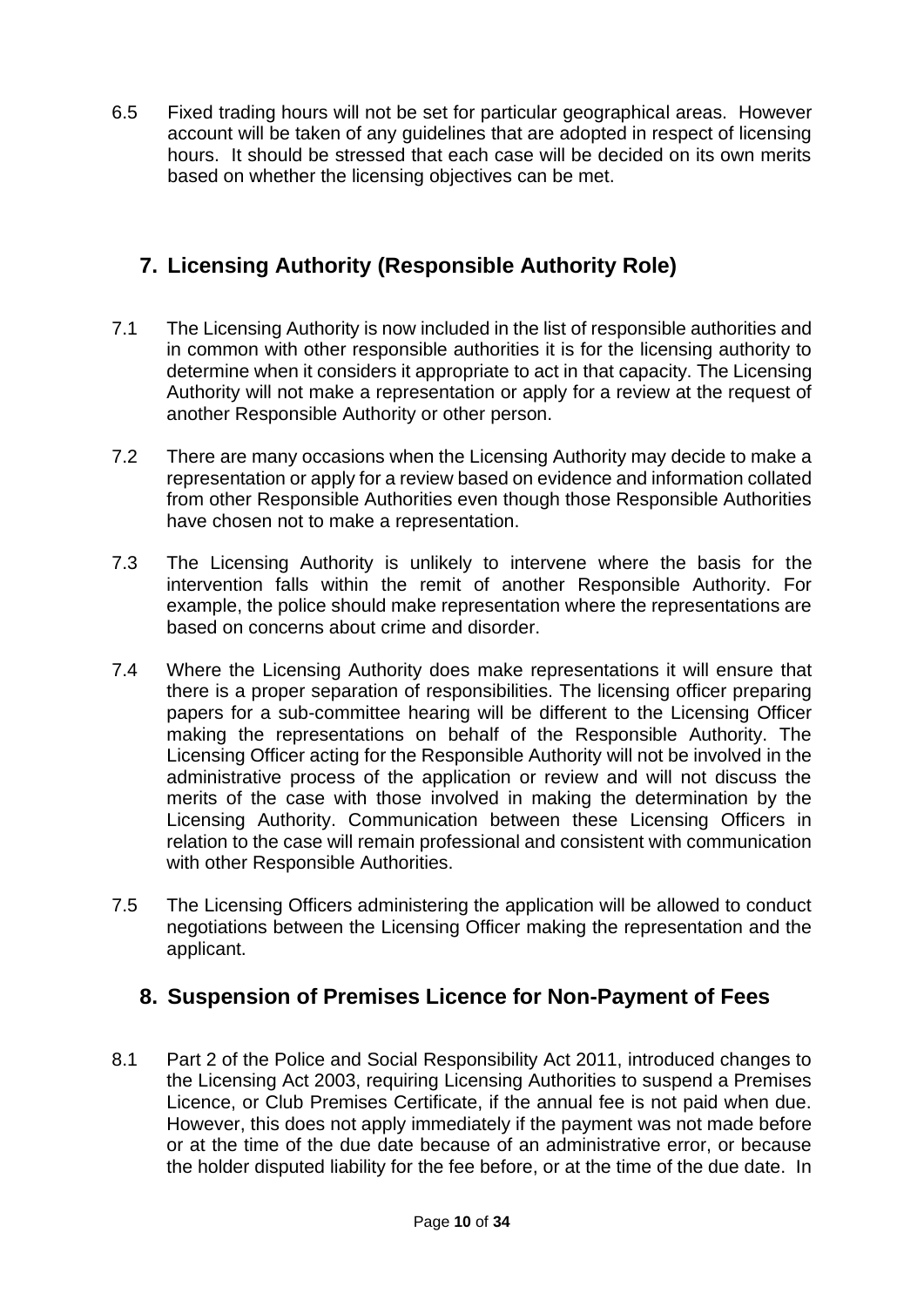either of these cases, there is a grace period of 21 days. This period is intended to allow the Licensing Authority and the licence or certificate holder an opportunity to resolve the dispute or error. If the dispute or error is not resolved during this 21 day period then the licence will be suspended.

- 8.2 If the Licensing Authority intends to suspend a licence or certificate, it will notify the holder in writing and specify the date on which the suspension will take effect; this date will be 14 days after the day the Authority gives notice.
- 8.3 A suspension ceases to have effect on the day on which the Licensing Authority received payment of the outstanding fee.

## **9. Promotion of the Licensing Objectives**

- 9.1 The Licensing Authority is required to carry out its functions so as to promote the licensing objectives. This includes its role in:
	- Granting or refusing applications for licences;
	- Reviewing licences;
	- Imposing conditions:
	- Deciding how to integrate its role with other strategies of the Council.
- 9.2 Licence applications should be accompanied by an operating schedule that includes the steps that the licensee proposes to take to promote the licensing objectives. Applicants for licences are urged to discuss their proposals with the responsible authorities prior to submitting an application. This will enable them to seek advice on the production of their operating schedule and may avoid the need for a hearing in response to representations made by the authorities. The relevant authorities are:
	- Crime and Disorder Leicestershire Police
	- Public Safety Leicestershire Police, Leicestershire Fire and Rescue, the local authorities Environmental Health Officers with responsibility for Health and Safety
	- Public Nuisance the Local Authorities Environmental Health Officers with responsibility for pollution control
	- Protection of Children from Harm Leicestershire Police, Leicestershire and Rutland Safeguarding Children Board
	- Leicestershire Trading Standards.
- 9.3 Applicants know their premises best and will be expected to address the concerns that relate to the individual style of the premises and activities set out in their operating schedule. This Licensing Authority will also consider requests made by responsible authorities that the following conditions be applied to licences:

#### **Premises Licensed for the Sale of Alcohol**

• The provision, qualifications, training and identification of staff to control admission and to control the public inside the premises.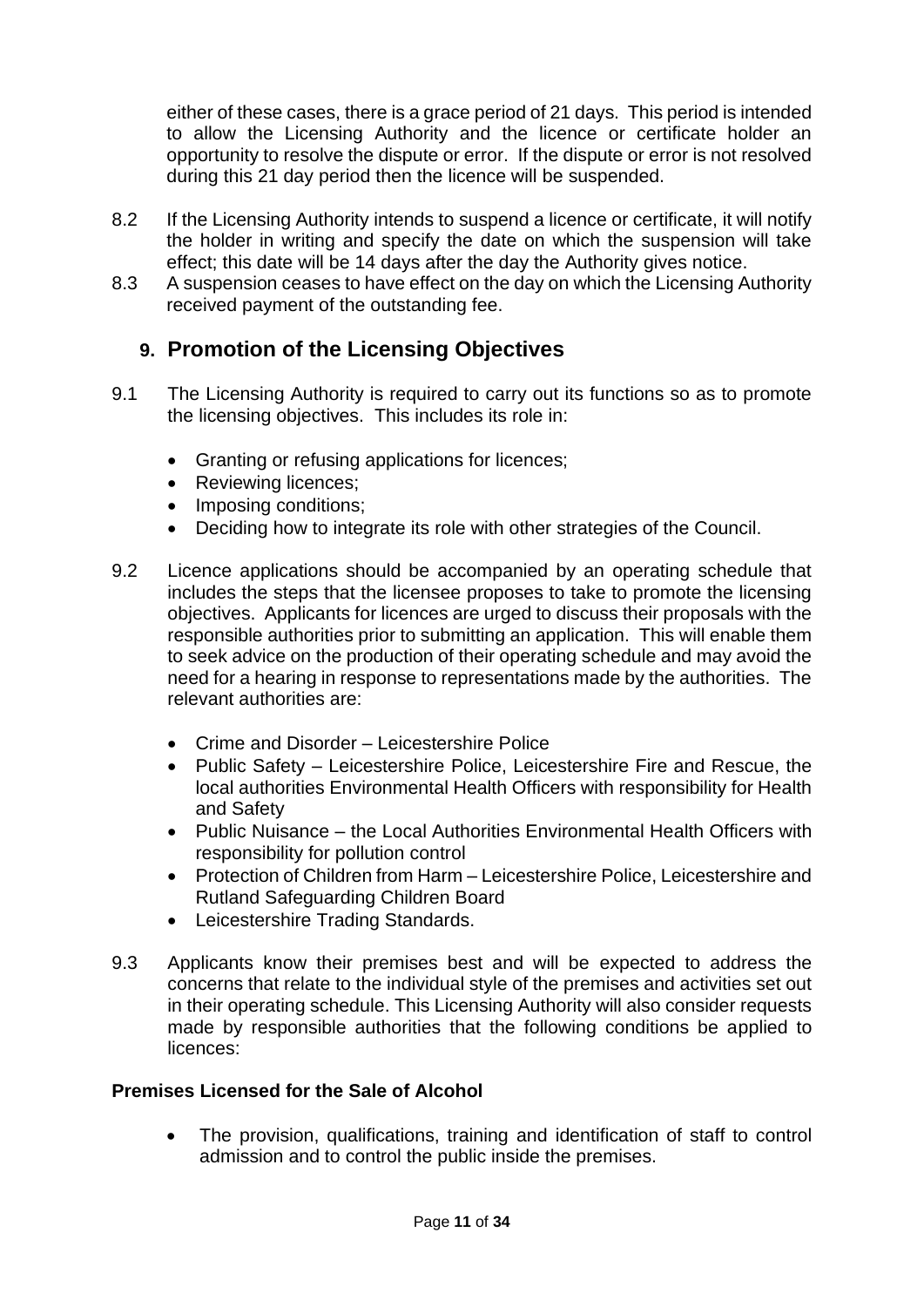- Measures to reduce the likelihood of causing harm though violence or accidents including:
	- Prohibiting the sale of alcohol in bottles for consumption on the premises to prevent their use as weapons.
	- Prohibiting alcohol in open containers being taken from premises.
	- Requiring drinking vessels to be plastic or toughened glass.
	- Prohibiting irresponsible drinks promotions
- Requiring CCTV in appropriate circumstances at positions agreed by the Police and the control, use and availability of tapes and other digital means of recording.
- The fixing of Crime Prevention Notices including drugs related offences.
- Requiring the provision of text pagers to connect premises supervisors to the police in premises located in town and city centres.
- Steps to prevent noise, disturbance and anti-social behaviour from people arriving and leaving the premises.
- The adoption of an age determination policy such as Challenge 21 to prevent underage sales (including staff training, training records and customer awareness of the scheme).

## **Premises Licensed for Regulated Entertainment**

- Setting of a capacity limit.
- The provision of staff to control admission and to control the public inside the premises.
- Appropriate measures to prevent nuisance from the premises including sound insulation, and noise limiting devices.
- The exclusion of children from unsuitable entertainment and films with age restriction classifications.

## **Cinemas and Theatres**

• Appropriate measures to promote public safety in respect of the nature of these venues.

#### **Dance Venues**

- Appropriate measures to prevent drugs misuse
- The introduction of a policy on searches of customers on admission
- Appropriate measures to prevent overcrowding in parts of the premises
- The provision of air conditioning and ventilation
- The permanent availability of drinking water
- Appropriate measures to combat overheating.

## **Public Nuisance**

- Limitation on hours of operation where necessary to prevent nuisance and disturbance
- Measures to reduce noise and vibration emissions from premises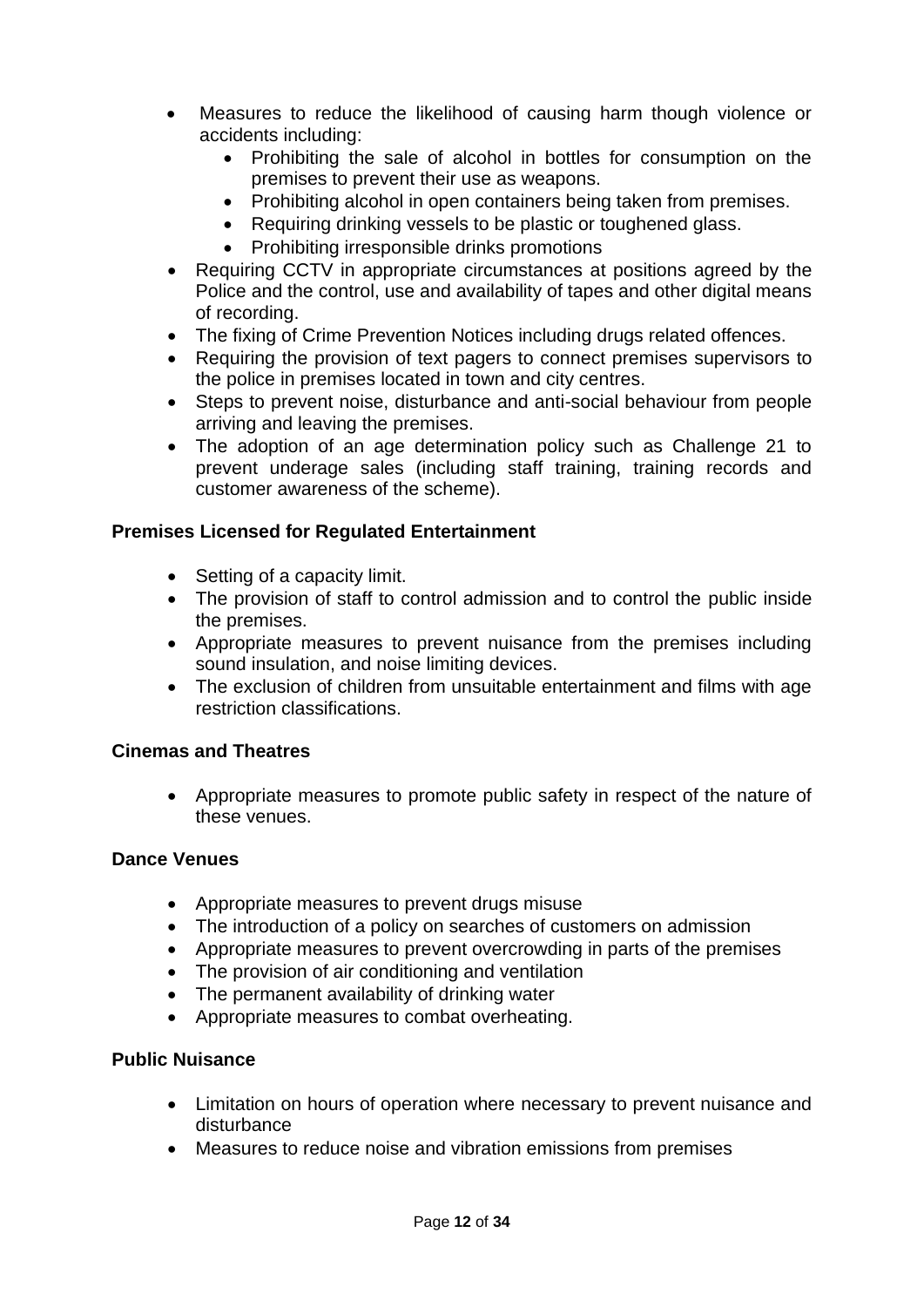- Measures to prevent noxious smells
- Measures to reduce light pollution

### **Conditions relating to Public Safety**

- Arrangements for disabled people
- Provision and maintenance of escape routes
- Safety checks
- Curtains, hangings, decoration and upholstery (including temporary decorations and displays)
- Limits on accommodation numbers
- Fire Action Notices
- Outbreaks of fire
- Loss of water
- Access for emergency vehicles
- First aid
- **Lighting**
- Temporary electrical installations
- Ventilation
- 9.4 Licensees are key partners in working towards the promotion of the Licensing Objectives. In completing their Operating Schedules applicants will be expected to consider whether to put suitable and sufficient measures in place to promote those objectives. These measures would be relevant to the individual style and characteristics of the premises and activities.
- 9.5 Applicants should consider compliance with Fire Safety regulations, the Regulatory Reform (Fire Safety) Order 2005, particularly in regard to Public Safety. The Licensing Authority request that this consideration is reflected within the Operating schedule.
- 9.6 The Licensing Authority may consider the application only when well-founded representations are received. It will pay particular attention, at any hearing, whether to impose extra conditions in addition to those already included in the Operating schedule with a view to promoting the licensing objectives. Applicants or the Licensing Authority may refer to the Pool of Model Conditions when considering conditions to promote the four licensing objectives.

## **10. Children**

#### **General**

10.1 The Licensing Authority will carry out its responsibilities so as to promote the licensing objective of protection of children from harm. In doing so it will take particular regard to tackling child sexual exploitation and take into account representations made by the Leicestershire and Rutland Safeguarding Children Board or any other specialist consultee on each application.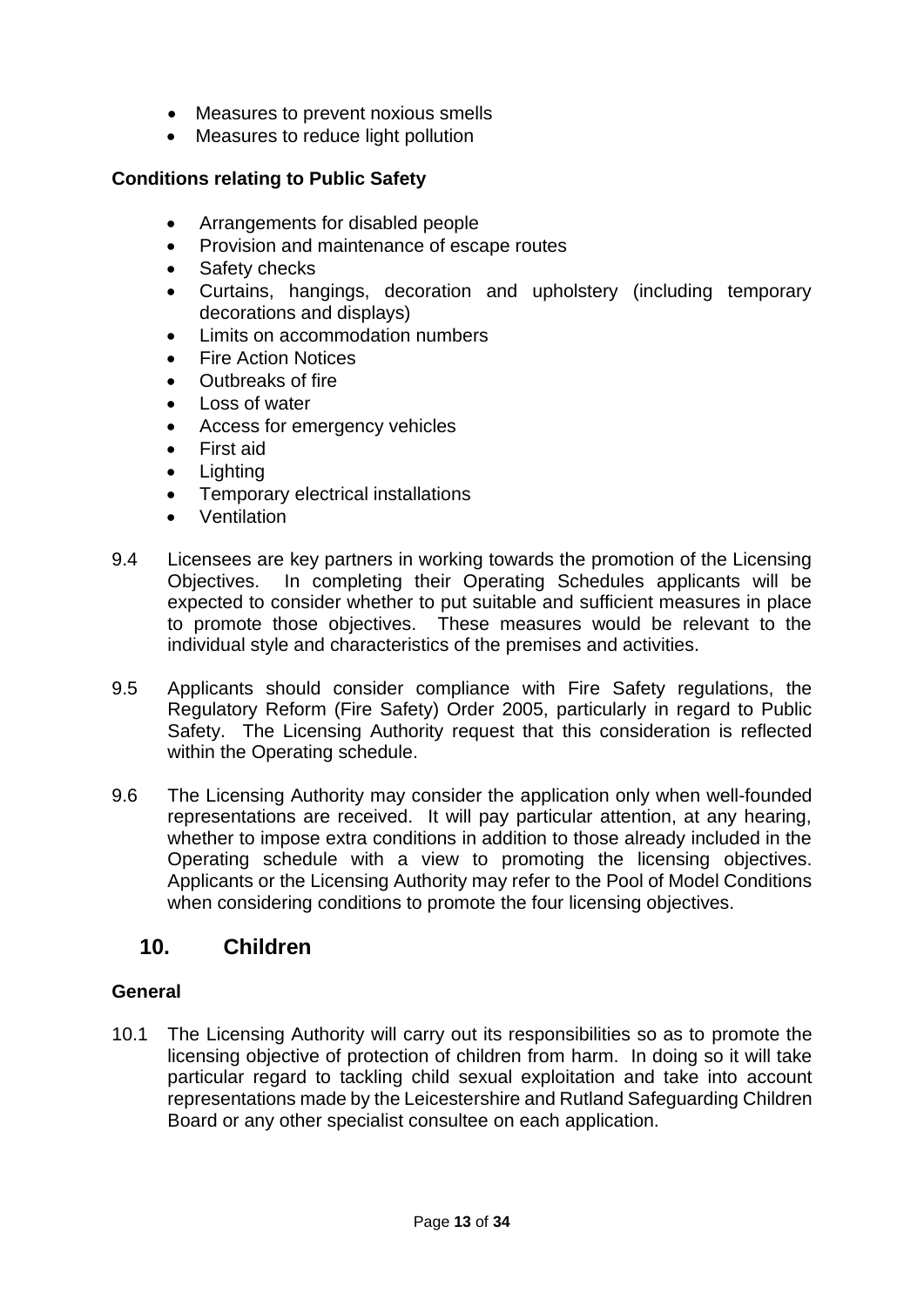- 10.2 Licences will be sought from a wide variety of premises including theatres, cinemas, restaurants, concert halls, cafes, late night take-aways, pubs, bars and nightclubs. It is not possible for a licensing policy to anticipate every situation where children are at risk. The Licensing Authority will not therefore impose general conditions that apply to all premises, but will consider how the licensing objectives can be best promoted in each particular case.
- 10.3 The Licensing Authority will not seek to limit the access of children to licensed premises unless it is necessary to protect children from harm. The following areas would give rise to particular concern in respect of children:
	- Where entertainment or services of an adult or sexual nature are commonly provided
	- Where there have been convictions of members of the current staff at the premises for serving alcohol to minors or with a reputation for underage drinking
	- Where there has been an association with drug taking or dealing
	- Where there is a strong element of gambling on the premises (but not, for example, the simple presence of a small number of cash prize gaming machines).
	- Where the supply of alcohol for consumption on the premises is the exclusive or primary purpose of the services provided at the premises.
	- Children allowed to enter a Public House unaccompanied by an adult.
- 10.4 Conditions will not be imposed that require no admission of children. This will remain a matter for the discretion of the licensee.
- 10.5 The range of options available to limit the access of children to licensed premises that may be imposed by the Licensing Authority include:
	- Limitations on the hours where children may be present
	- Provisions to safeguard against harm to children related to a specific activity and/or premises
	- Age limitations (below 18)
	- Limitations or exclusions when certain activities are taking place
	- Limitations on the parts of the premises to which children may be given access
	- Requirements for accompanying adults
	- In exceptional cases, exclusion of people under 18 from the premises when any licensable activities are taking place.

## **Children and Cinemas**

10.6 Licensees will be expected to prevent children from viewing films that are unsuitable because of the age classification of the film that has been imposed by the British Board of Film Classification or other film classification board approved by the licensing authority. Children will not be permitted to view uncertificated films.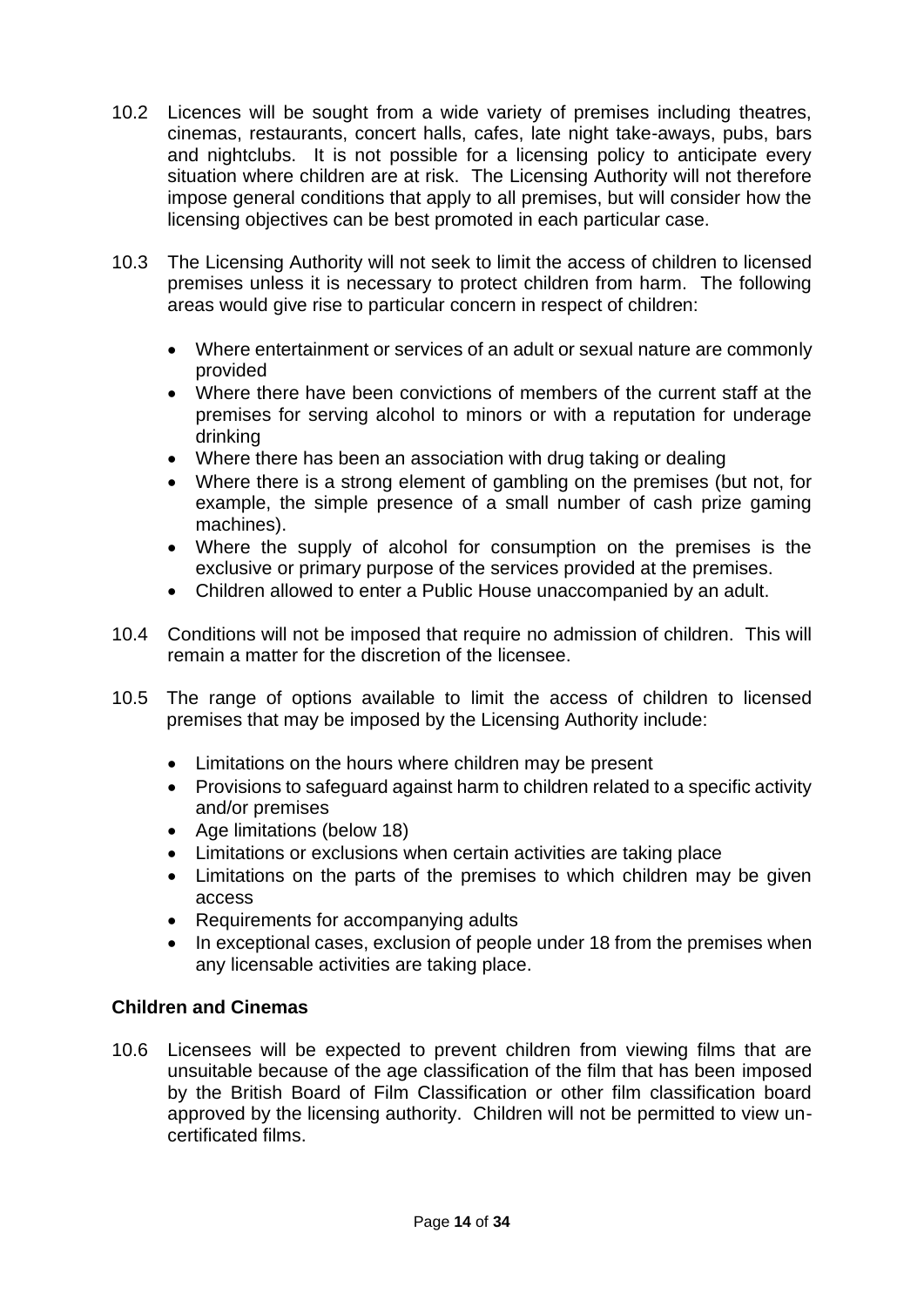## **Children and Public Entertainment**

10.7 The Licensing Authority will expect that where a significant number of unaccompanied children will be present during a public entertainment event, the licensee will ensure that an adequate number of adult staff are present to control the access, egress and safety in and around the premises. The minimum number of staff required will be 1 for every 50 children or part thereof. The licensee should make an assessment of whether additional staff are required, taking into account the number of children to be present, the type of entertainment, the age of the children, the characteristics of the premises and any other relevant factor.

## **Proof of Age Cards**

10.8 The Licensing Authority supports the adoption of proof of age cards as a means of preventing under-age drinking. It recommends that any premises licensed to sell alcohol requires proof of age from any person where there is any doubt as to whether they are over 18. The Licensing Authority would suggest as best practice, that proof of age could be in the form of a passport, photographic driving licence, or proof of age card complying with the Proof of Age Standards Scheme (PASS) launched in January 2003 by the British Retail Consortium. This is seen as particularly relevant to premises selling alcohol for consumption off the premises.

## **11. Early Morning Restriction Orders (EMRO)**

- 11.1 A Licensing Authority can introduce an EMRO in a particular area if they are satisfied it is appropriate for the promotion of the licensing objectives. An EMRO can restrict sales of alcohol in the whole or part of the Licensing Authority area for any specified period between 12 midnight and 6am. If an EMRO is introduced it would apply to premises licences, club premises certificates and temporary event notices that operate within the specified EMRO period.
- 11.2 The introduction of an EMRO could be suggested by the public or the Police. A Licensing Authority is required to advertise any proposal to make an EMRO and demonstrate that they have evidence to justify doing so, as well as considering any representations.
- 11.3 The Licensing Authority will review the need for EMROs at least every five years in line with the review of the policy to see if circumstances have changed and any are needed, however, the Licensing Authority would consider an EMRO at any time if circumstances changed and evidence supported this course of action.

## **12. Late Night Levy**

12.1 A late night levy enables Licensing Authorities to raise a contribution from lateopening alcohol supplies towards policing the night-time economy. It is a power that Licensing Authorities can choose whether or not to exercise.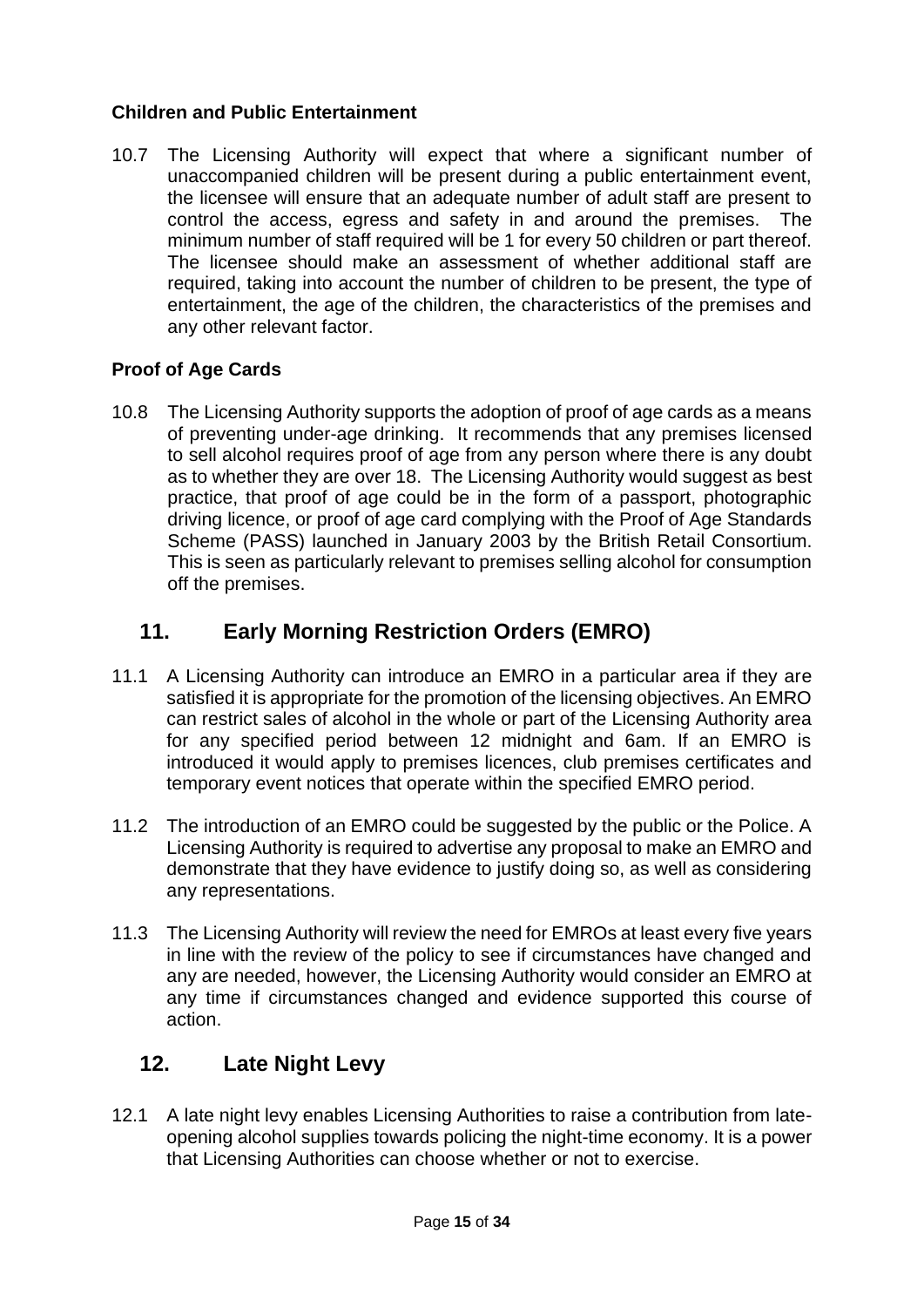- 12.2 The levy must cover the whole of the Licensing Authority's area. The Licensing Authority will choose the period during which the levy applies every night, between midnight and 6am, and decide what exemptions and reductions should apply.
- 12.3 The Licensing Authority should discuss the need for a levy with the relevant Police and Crime Commissioner and the relevant Chief Officer of Police. The Licensing Authority will then decide whether to move to the next stage in the process and consult on its proposal to introduce a late night levy.

## **13. Integrating Strategies**

- 13.1 The Licensing Authority will seek to achieve integration with the following strategies and will consult with the appropriate organisations to achieve this.
	- Crime Reduction Partnership
	- Planning
	- Transport
	- Tourism
	- Cultural Strategy
	- Employment
	- Race Equality
	- Disabled Access.
	- Public Health

## **14. Licensing and Planning**

14.1 The Licensing Authority will see to it that planning and licensing regimes will be properly separated to avoid duplication and inefficiency. Licensing applications will not be a re-run of any planning application and licensing decisions will not cut across decisions taken by the Planning Committee or permission granted on appeal.

## **15. Duplication**

- 15.1 The Authority will avoid duplication with other regulatory regimes (e.g. Health and Safety at Work Act) insofar as attaching conditions to premises licences and club premises certificates.
- 15.2 Conditions will only be attached where they are "necessary" for the promotion of the licensing objectives. If matters are already provided for in other legislation they cannot be considered necessary in the context of licensing law.
- 15.3 To ensure clarity of enforcement roles appropriate liaison with other enforcing authorities will take place and, where considered appropriate, joint inspections by enforcement agencies will be arranged.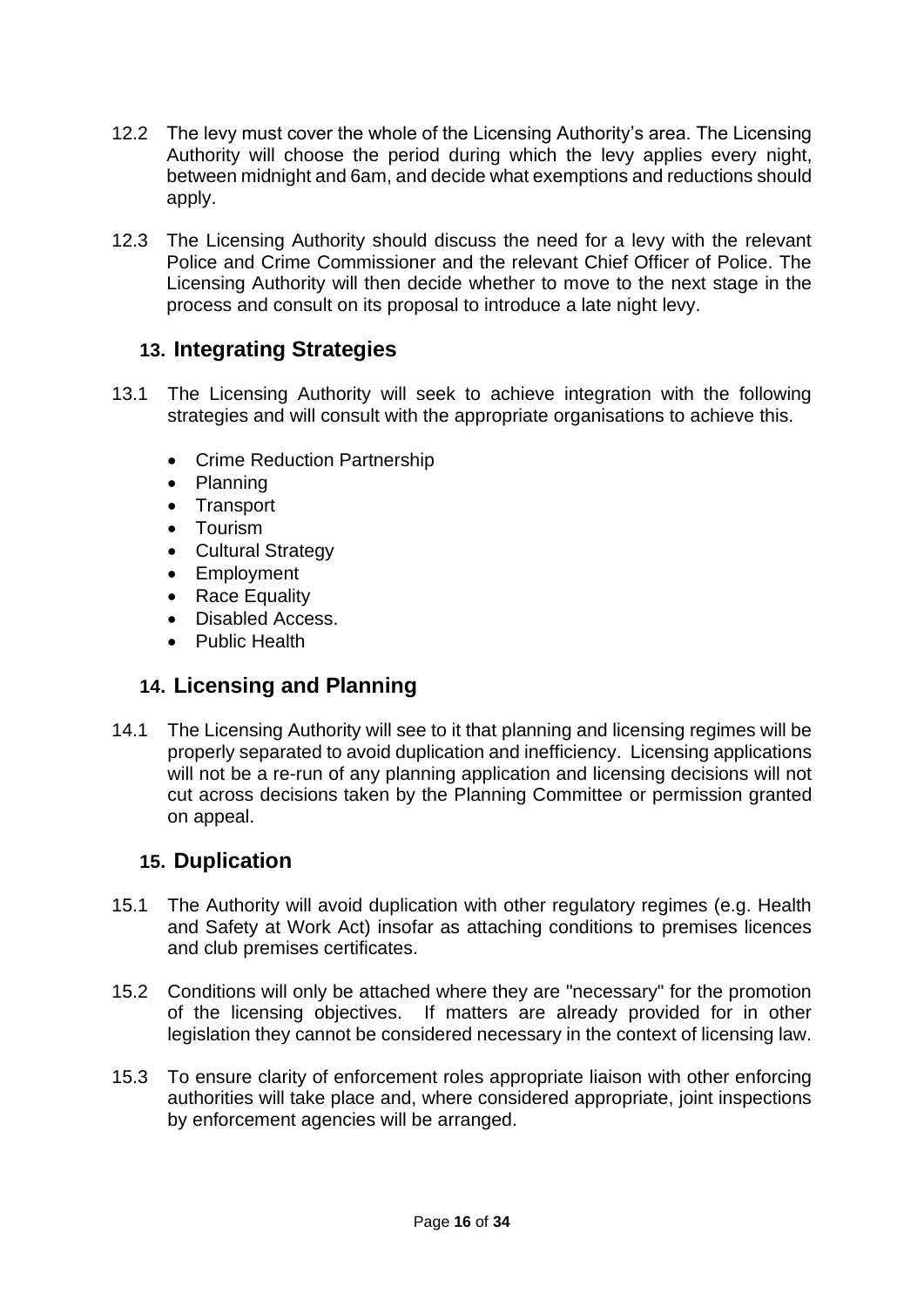## **16. Standardised Conditions**

- 16.1 This Authority will only attach to premises licences and club premises certificates those conditions that are tailored to the individual style and characteristics of the premises and the events concerned and where they are necessary for the achievement of one or more of the four licensing conditions.
- 16.2 However, to aid administration, attached to this statement at the **Appendix C**  is a pool of conditions from which the authority may draw appropriate and proportionate conditions to cover particular circumstances.
- 16.3 A number of conditions are mandatory and are required to be applied to licences. These relate to the requirement for a designated premises supervisor where alcohol is to be sold, preventing underage admission to age restricted films and the requirement that door supervisors are registered with the Security Industry Authority. These are set out in Sections 19, 20 and 21 of the Act.
- 16.4 The Policing and Crime Act 2009 introduced further Mandatory Conditions which will be imposed on all premises licences. These relate to irresponsible drinks promotions, free tap water, the dispensing of alcohol directly into the mouth, age verification and the availability of small measures for beers wines and spirits

## **17. Personal Licences**

- 17.1 This Licensing Authority recognises the important role that personal licence holders have to play in the promotion of the licensing objectives at premises selling alcohol. Therefore this Licensing Authority considers it good practice for personal licence holders and in particular Designated Premises Supervisors to have significant operational involvement in the sale of alcohol rather than to undertake remote authorisation of other staff. This means to be available for consultation throughout the day where possible.
- 17.2 In accordance with the Secretary of State's advice the licensing Authority will normally refuse applications where the Police have issued an objection notice unless there are, in the opinion of the Licensing Authority, exceptional and compelling reasons which justify granting the application.

## **18.Enforcement**

- 18.1 The Licensing Authority will carry out its responsibilities for enforcement so as to promote each of the four licensing objectives referred to in Section 1.
- 18.2 The Licensing Authority will develop and review enforcement protocols in agreement with the police.
- 18.3 Enforcement activities will be targeted in terms of risk and so as best to promote the licensing objectives. In addition account will be taken of the general enforcement policy of the Licensing Authority, which aims to ensure that enforcement is open, fair, reasonable and proportionate.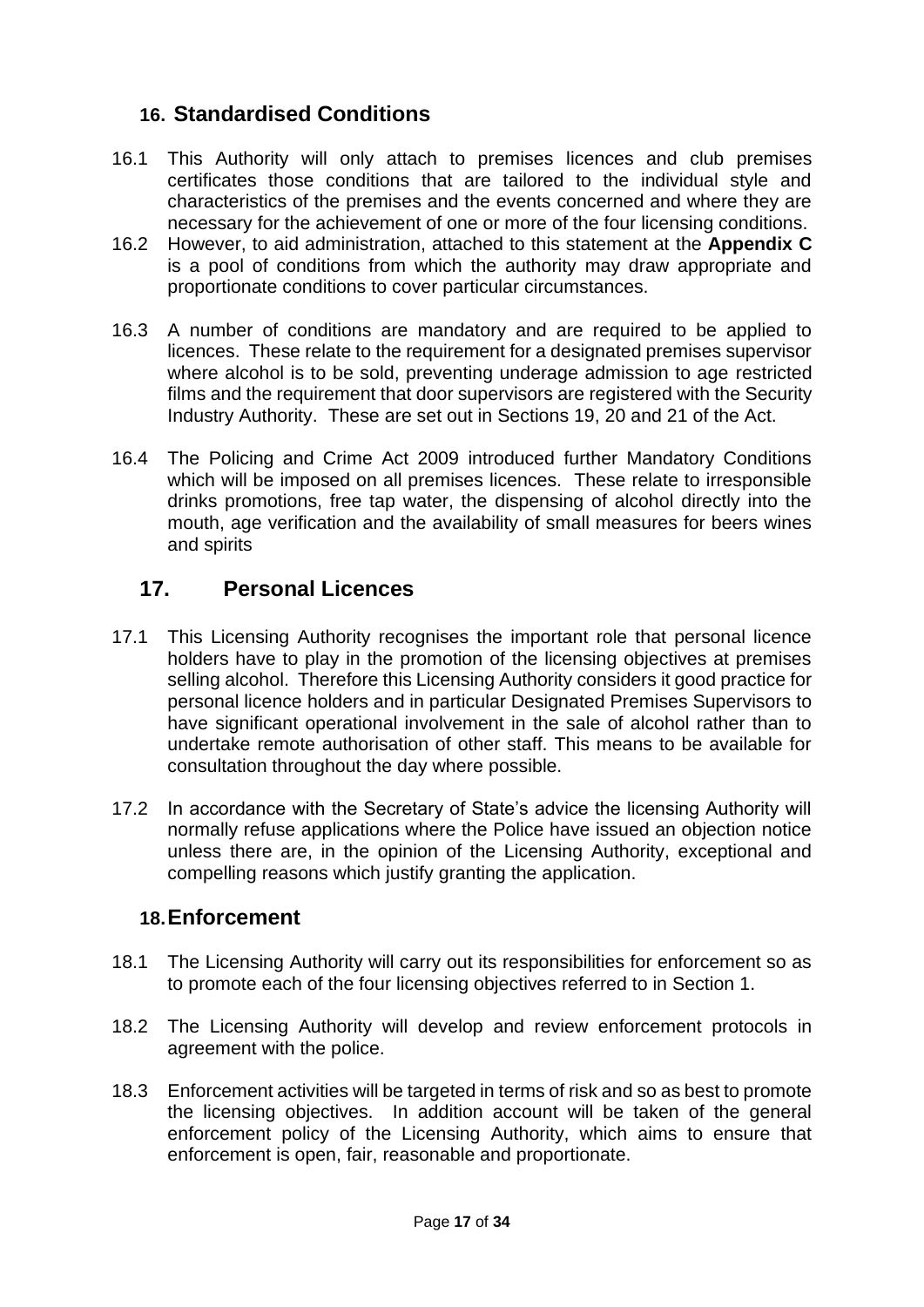- 18.4 Enforcement activities will include operations designed to:
	- Ensure compliance with conditions attached to licences, operating schedules, requirements specified in this Statement of Policy, and the requirements of the Licensing Act itself
	- Protect public safety
	- Prevent nuisance
	- Prevent crime and disorder
	- Protect children from harm
	- Identify unlicensed activities
	- Respond to complaints and representations from relevant individuals and responsible authorities
	- Prevent the sale of alcohol to minors
	- Prevent the sale of alcohol to people who are drunk
	- Identify the keeping of smuggled goods
	- Prevent drug abuse.

## **19.19. Live Music, Dancing and Theatre**

- 19.1 The Licensing Authority will ensure that when it considers licences for entertainment involving live music, dancing and theatre it will act so as to promote the licensing objective of preventing public nuisance.
- 19.2 The Licensing Authority recognises that there is a need to encourage and promote live music, dancing and theatre because of the wider cultural benefits to communities. The potential for limited disturbance will therefore be balanced against these wider benefits.

## **20.20. Delegation of Functions**

- 20.1 The following matters will be determined by either the Licensing Committee or one of its sub-committees:
	- Application for a personal licence where there are relevant unspent convictions
	- The review of a premises licence or club premises certificate.
- 20.2 The following matters will be determined by either the Licensing Committee or one of its sub-committees where a relevant representation has been made:
	- Application for a personal licence
	- Application for a premises licence or club premises certificate
	- Application for a provisional statement
	- Application for variation to a premises' licence or club premises' certificate
	- Application to vary a designated personal licence holder
	- Application for transfer of a premises licence
	- Application for interim authority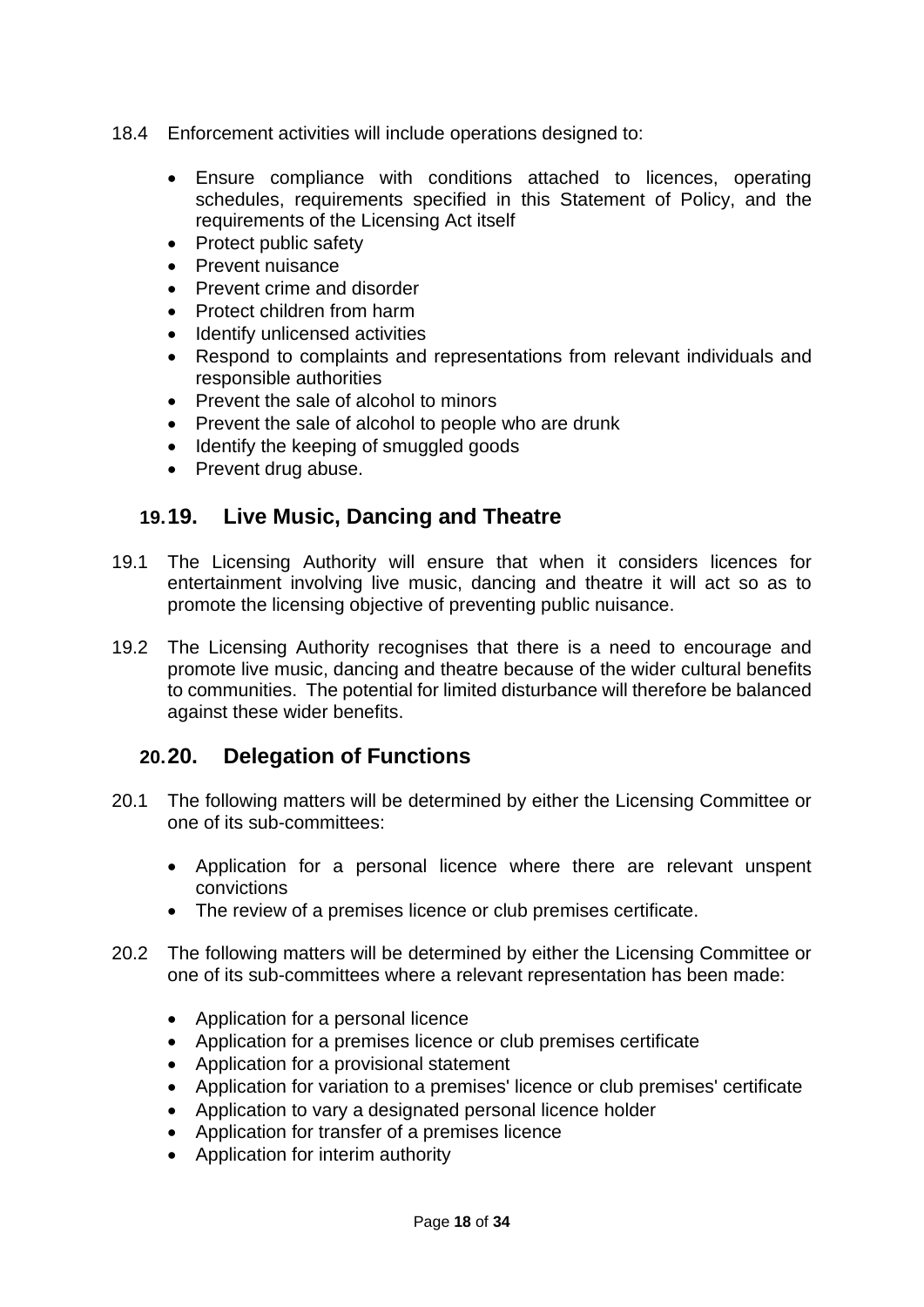- The determination of a temporary event notice.
- 20.3 The Licensing and Compliance Officer will determine all other matters under the authority of the Head of Regulatory Services, to whom such powers have been delegated in the Council's constitution.
- 20.4 The Licensing Authority will ensure that all Members appointed to serve as members on the Licensing Committee and any of its panels will have undergone appropriate training before they act in that capacity.

## **21.21. Temporary Event Notices**

- Standard Temporary Event Notice (TEN) on the Licensing Authority notifying it of the event. The TEN must be served on the Licensing Authority and a copy served on the police and Environmental Health, as responsible Authorities no later than ten working days before the event is to begin. To avoid confusion, the ten working days does not include weekends, public holidays, the day of receipt of the TEN and the day of the event itself.
- Late Temporary Event Notice (LATE TEN) on the Licensing Authority notifying it of the event. The TEN must be served on the Licensing Authority and a copy served on the Police and Environmental Health, as Responsible Authorities no later than five working days before the first of the event and no earlier than nine working days before the first day of the event.
- The Licensing Authority would therefore suggest as best practice that a temporary event notice is served between one and two months ahead of the event taking place.
- The maximum number of person allowed on the premises at the same time during the temporary is 499.
- If alcohol is to be supplied, all supplies must be carried by or under the authority of the person serving the TEN, and that person need not hold a personal licence.
- Only the Police and Environmental Health may object to the staging of a temporary event. If they believe that any of the four licensing objectives will be undermined by the event they will issue an 'Objection Notice.'
- Where an Objection Notice is received in relation to a standard TEN, a licensing sub-committee will be held to determine the notice within seven working day of the objection notice being issued. A hearing may not be necessary if an agreement can be reached beforehand.
- Where an Objection Notice is received in relation to a LATE TEN, the event will automatically be refused authorisation. There is not right to appeal in this instance.
- The act provides that only the Licensing Authority can impose conditions (from the existing conditions on the premises licence or club certificate) to a TEN. The licensing Authority can only do so:
- If the Police or Environmental Health have objected to the TEN.
- If the objection has not been withdrawn.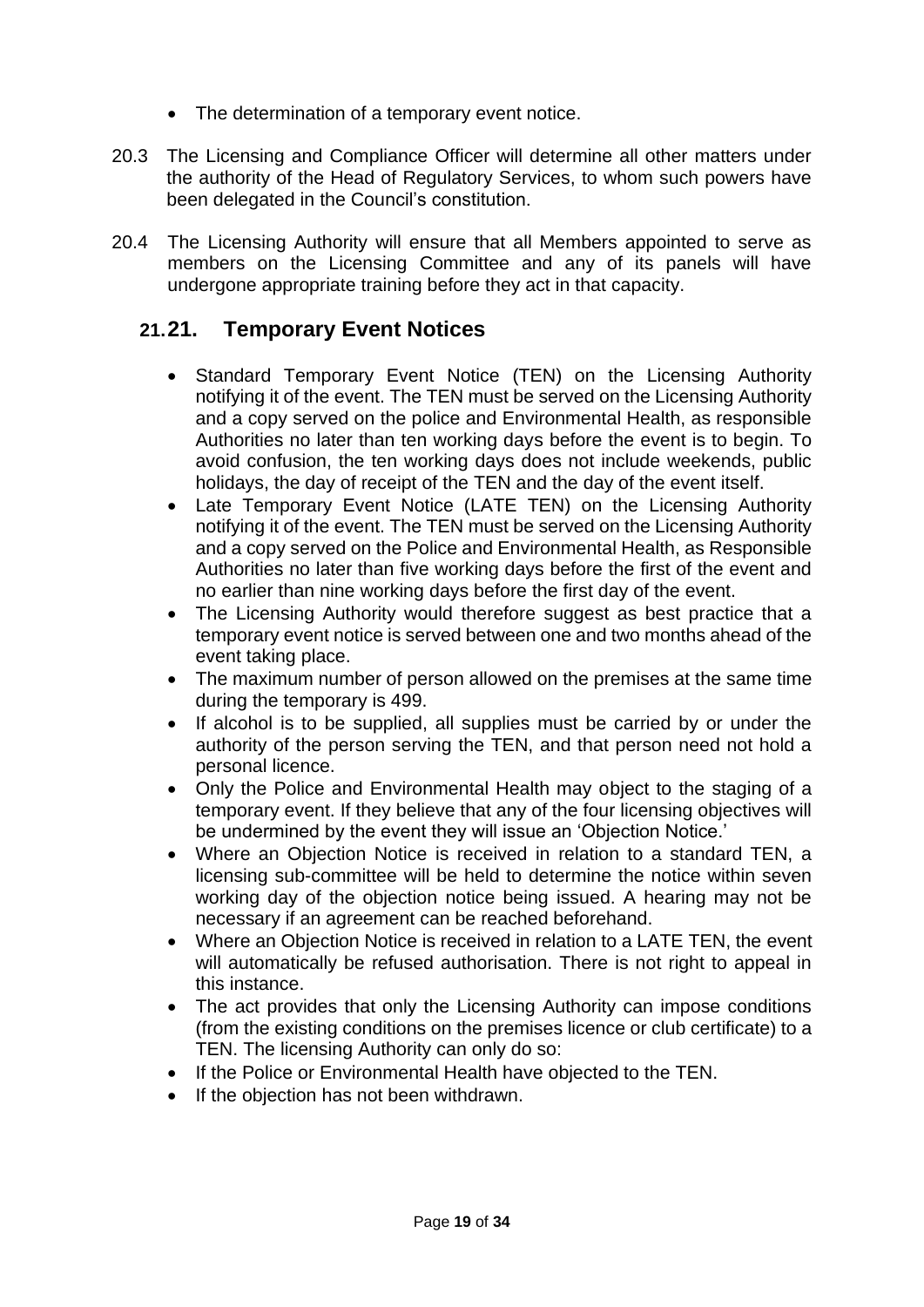## **22. Period of Validity and Review**

- 22.1 This Statement of Licensing Policy will come into force on 1<sup>st</sup> January 2018 and is valid for up to five years.
- 22.2 The Policy will be kept under review during the period of validity and if necessary amendments made.
- 22.3 Before a new Policy is adopted or amendments made to the existing one the Licensing Authority will undertake consultation in accordance with Section 5 of the Licensing Act 2003.

## **23. Contacts**

23.1 Anybody wishing to contact the Licensing Authority with regard to this Policy Statement can do so as follows:

In writing to: Licensing Team Melton Borough Council Parkside Station Approach Burton Street Melton Mowbray Leicester LE13 1GH

Telephone: (01664) 502502 Fax: (01664) 410283 E-mail: [licensing@melton.gov.uk](mailto:licensing@melton.gov.uk)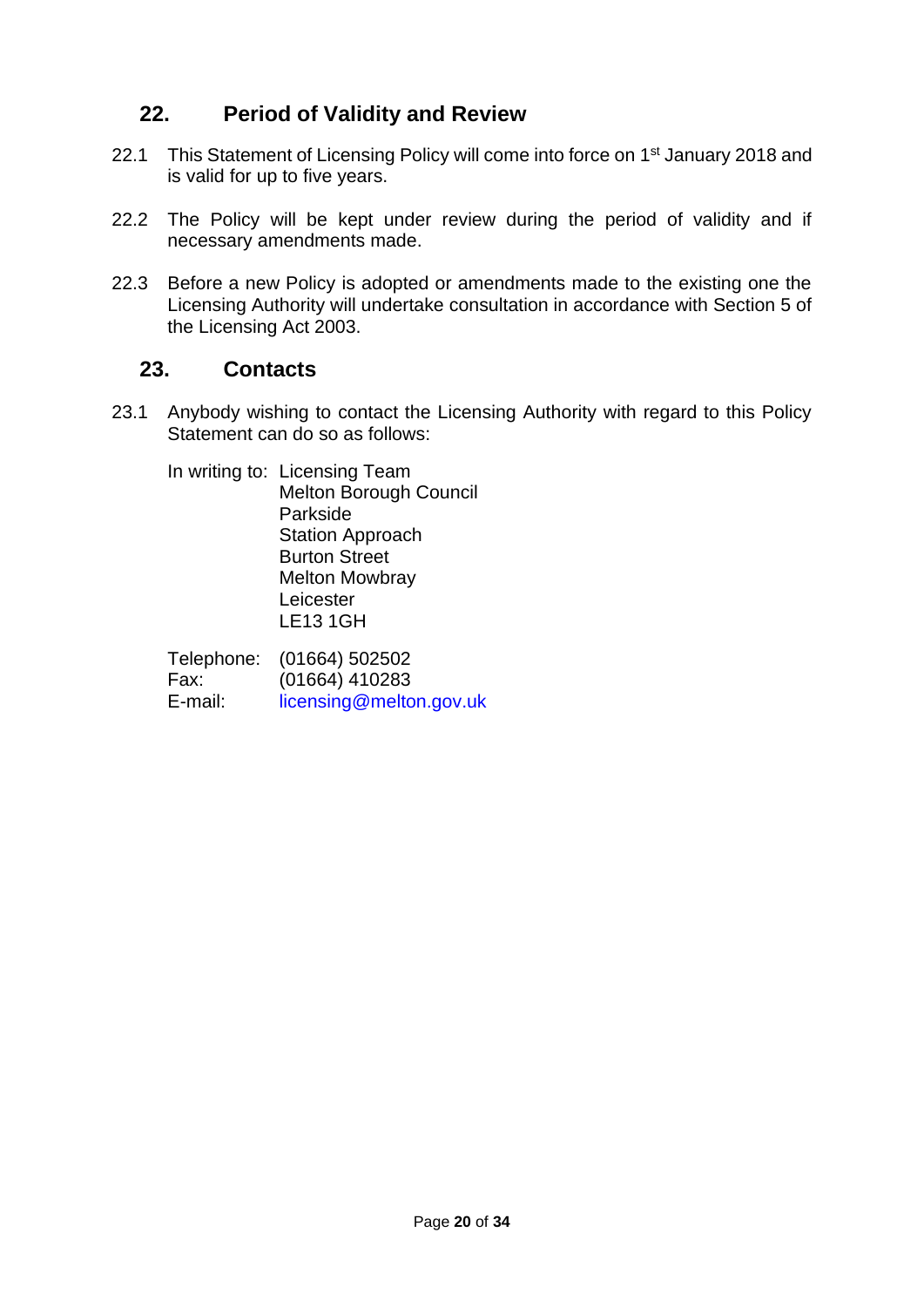## **List of Consultees**

Before determining the policy, the licensing authority must consult the persons listed in section 5 (3) of the 2003 Act. These are;

- The chief officer of police for the area;
- The fire and rescue authority for the area;
- Each local authority's Director of Public Health in England (DPH)
- Persons/bodies representative of local premises licence holders;
- Persons/bodies representative of local club premises certificate holders:
- Persons/bodies representative of local personal licence holders; and
- Persons/bodies representative of businesses and residents in its area.

Representative of these requirements are:

- Licensed Premises within the Borough of Melton
- Leicestershire Constabulary
- Leicestershire Fire & Rescue
- Leicestershire Trading Standards
- MBC Environmental Health Team
- MBC Building Control Team
- MBC Development Control Team
- MBC public notice board
- Leicestershire Safeguarding Children Board
- MBC Social and Economic & Development
- MBC Councilors
- Neighbourhood Policing Panels
- NHS
- Public Health
- Parish / Town Councils
- Local MP
- Local Trade Associations
- Institute of Licensing
- Licensed Victuallers Association
- The Environment Agency
- Health and Safety Executive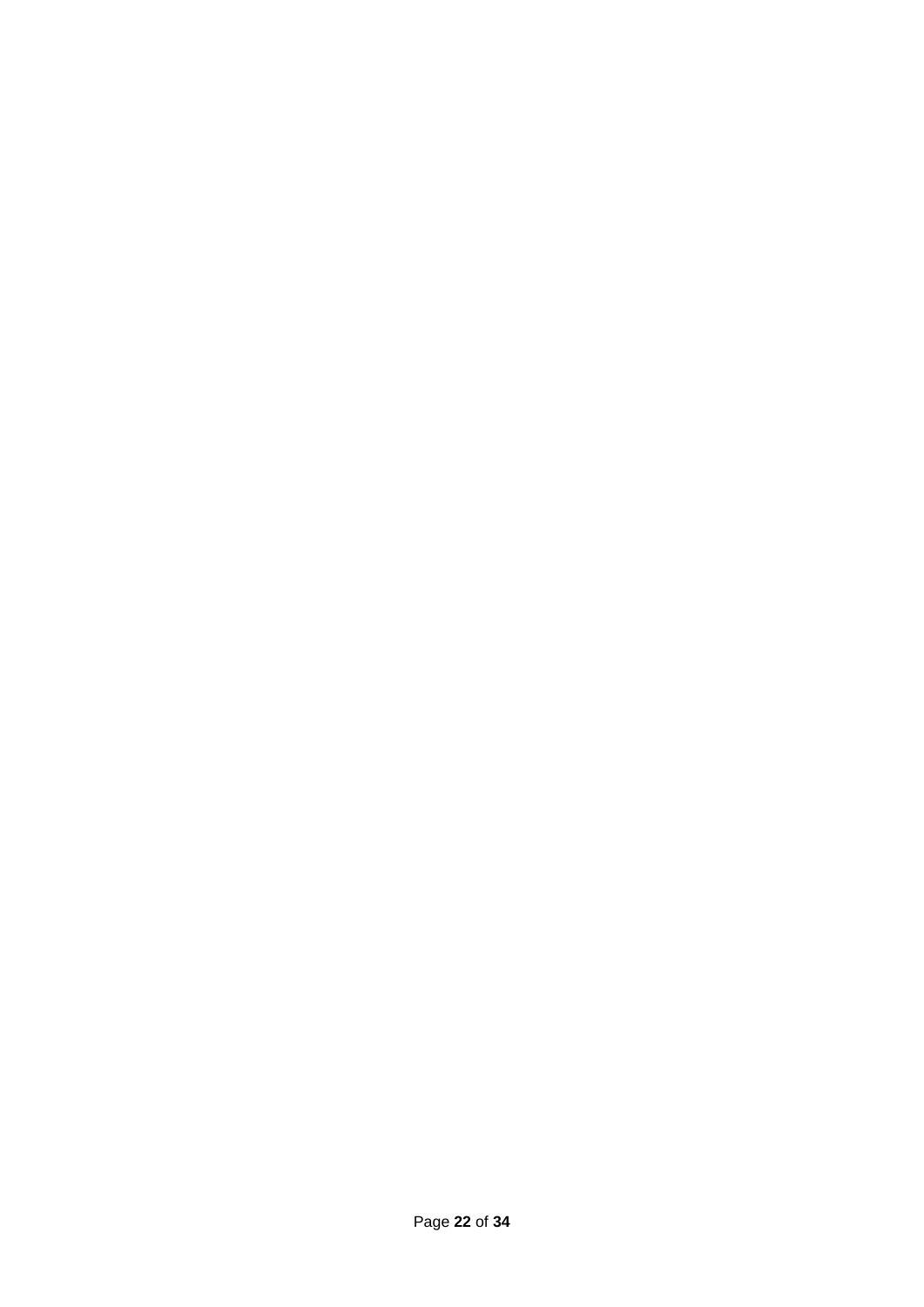## **APPENDIX B**



Page **23** of **34**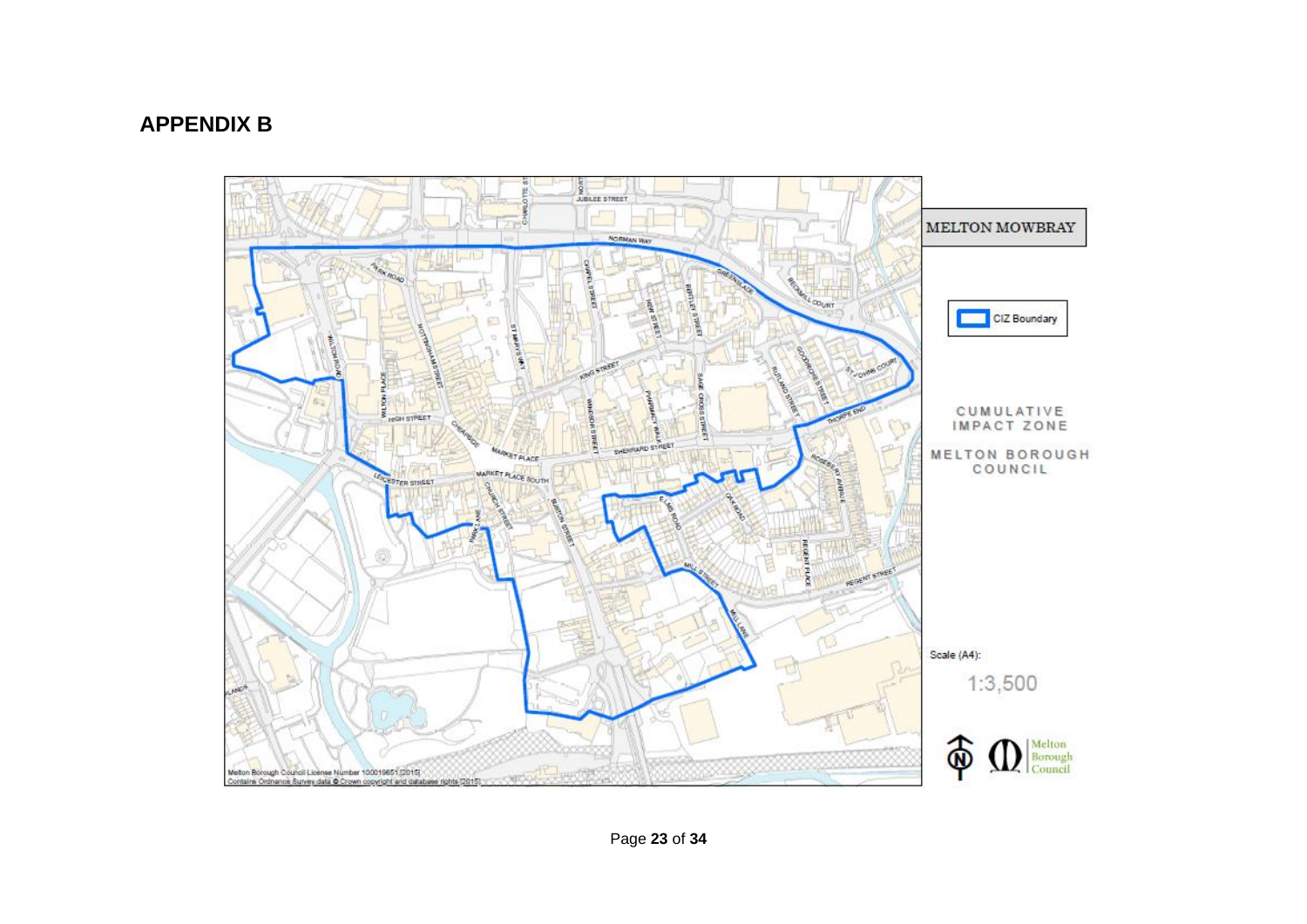## **APPENDIX C**

## **Licensing Act 2003 - Pool of model conditions**

The non-mandatory conditions listed in this "pool of model conditions" shall not be regarded as "standard conditions" and are **not** to be automatically imposed on all premises licences or club premises certificates. They are designed to provide a range of **possible** conditions which **may** be added to premises licences or club premises certificates via the applicants operating schedule or, through the proper consultation/review process.

The addition of conditions is dependant on the individual circumstances and any conditions attached must be **appropriate** and **proportionate** to the application received.

Conditions must necessary for the promotion of one or more of the four licensing objectives which underpin the Licensing Act 2003, namely:

- **1. Prevention of Crime & Disorder**
- **2. Public Safety**
- **3. Prevention of Public Nuisance**
- **4. Protection of Children from Harm**

The wording of the conditions may need to be modified to suit a particular premises and/or situation.

This is not an exhaustive or exclusive list of conditions; additional conditions may be drafted and attached to such licences and certificates by, the applicant in question, any responsible authority, interested party, or the Licensing Authority where appropriate.

The majority of conditions refer to the 'premises licence holder' however, in some circumstances, it may be more appropriate for the designated premises supervisor to be responsible for complying with the condition. In these circumstances, the conditions can be amended to read 'the designated premises supervisor or 'a competent person nominated by the designated premises supervisor'.

The Live Music Act 2012 has deregulated certain types of live and recorded music between 08.00 and 23.00 for which further details are available upon request for Melton Borough Councils Licensing Team.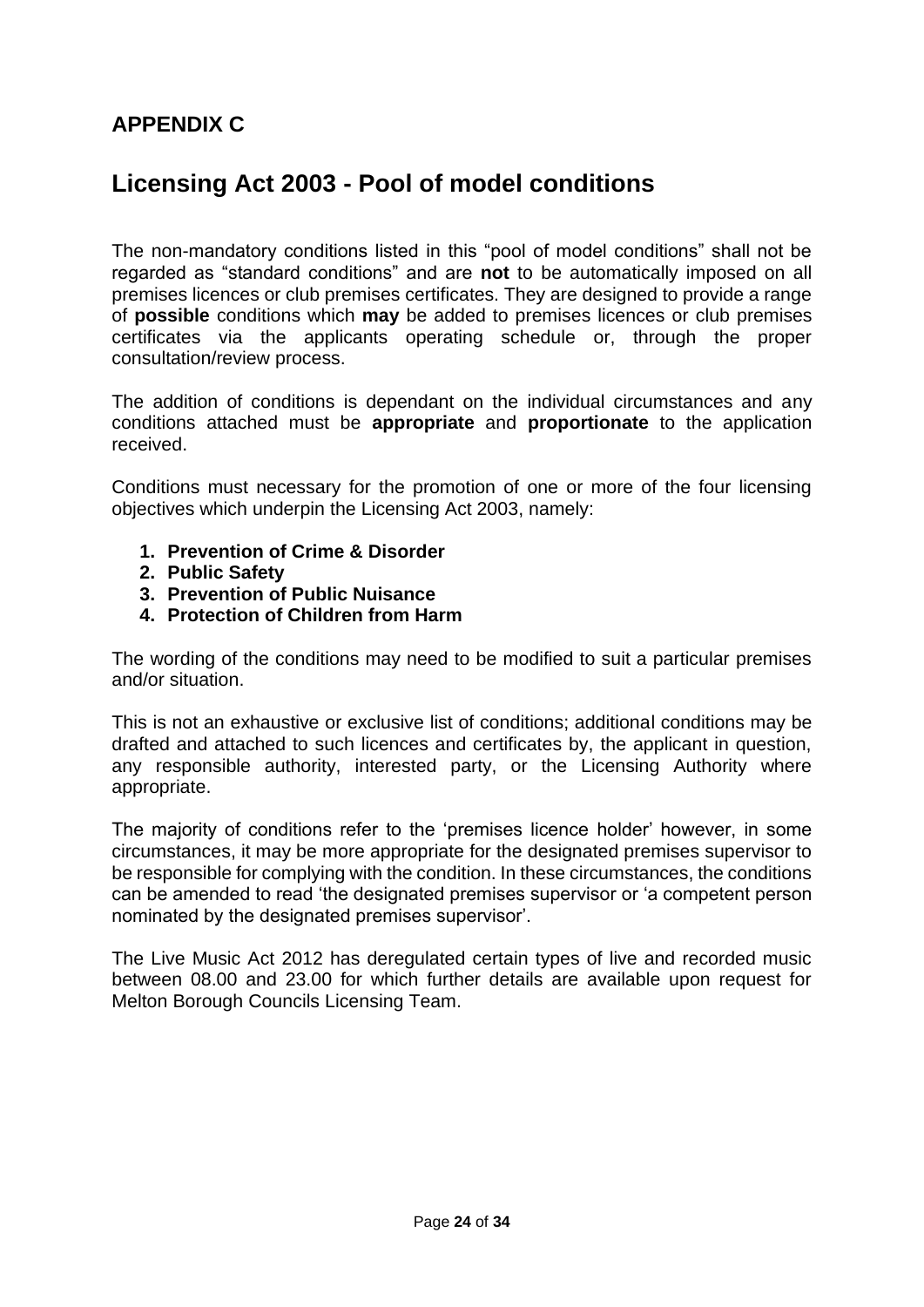## **Non-Mandatory conditions**

## **Crime and Disorder**

#### Sale of Alcohol

- 1. No sale of alcohol shall be made unless the designated premises supervisor or a personal licence holder is present on the premises.
- 2. The premises licence holder shall join the Retail Radio scheme or any similar scheme operating in the area and ensure that: (a) The communication equipment is kept in working order at all times. If the communication equipment breaks then the Police shall be notified and the equipment shall be repaired within a reasonable time period; (b) The communication equipment shall be activated, made available to and monitored by the designated premises supervisor or a responsible member of staff at all times that the premises are open to the public; (c) Any police instructions/directions are complied with whenever given; and (d) All instances of crime and disorder are reported via the communication equipment by the designated premises supervisor or a responsible member of staff to an agreed police contact point.
- 3. The Designated Premises Supervisor shall hold the certificate in National Course of Designated Premises Supervisor.

#### Door Supervisors

- 4. The premises licence holder shall employ a minimum of SIA licensed door supervisors for every [*100*] customers or part thereof to deal with any likely contingency from [*start time*].
- 5. A minimum of [*x*] SIA licensed door supervisor shall be on duty at the premises [*at all times whilst it is open to the public/after xx.xx/until the last admission time for the public*].
- 6. At least [*x*] SIA licensed door supervisors shall be on duty at the entrance of the premises at [*all times whilst it is open to the public/until the last admission time for the public*].
- 7. If door supervisors are required to undertake body searches then at least one female supervisor shall be available to undertake the body searches of female customers.
- 8. Where door supervisors are required the premises licence holder shall keep records showing the names of the supervisor, their SIA badge number and expiry date, and the date/time that they were employed.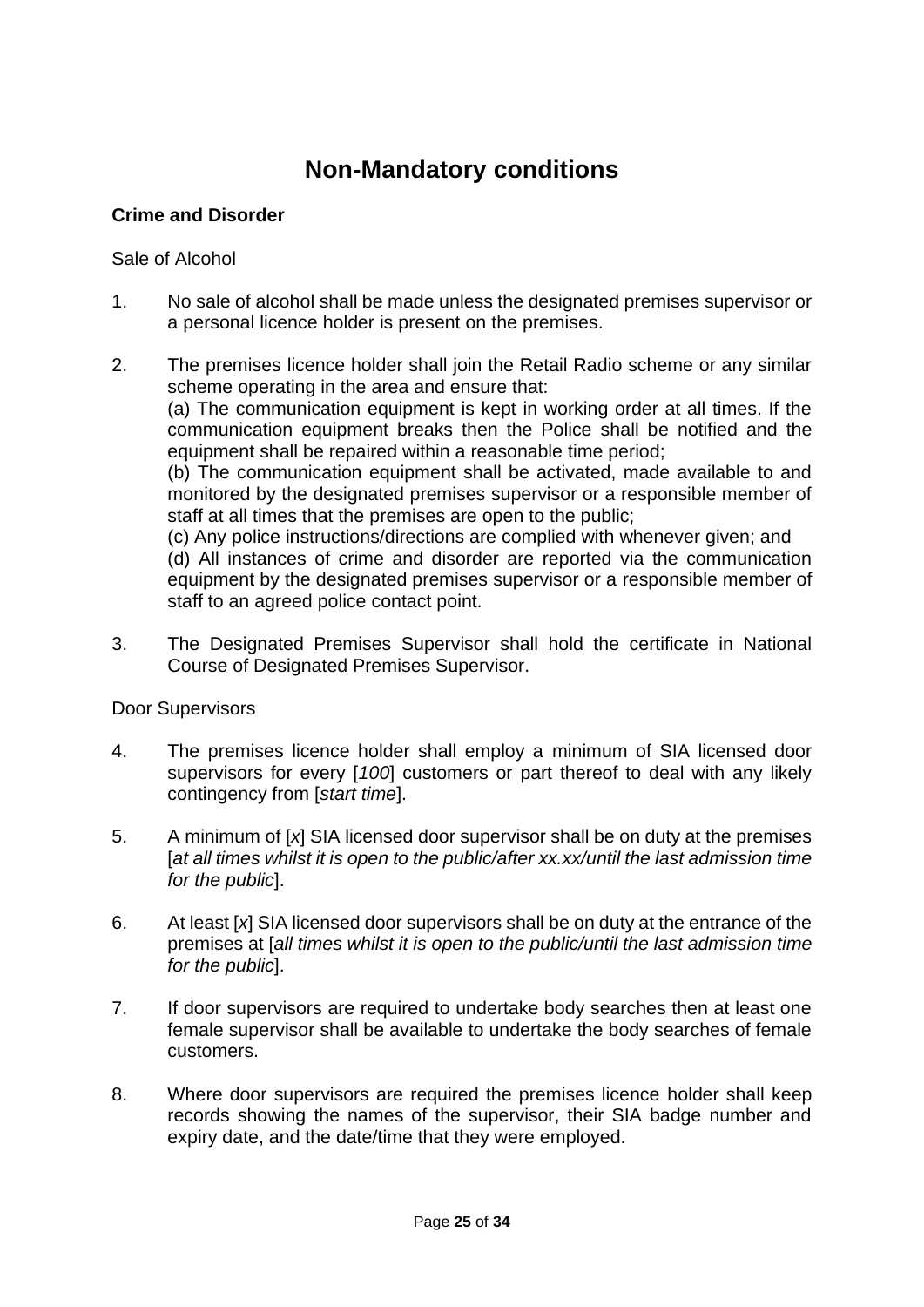#### Entry to premises

- 9. No public access to the premises shall occur through the [*specify doors*]. This condition shall not restrict the use of the doors in the event of an emergency.
- 10. There shall be no entry or re-entry, other than staff members, to the premises after xx.xx.
- 11. Patrons may be allowed re-entry where they have left the premises for a cigarette.

#### Bottle Bans

- 12. No glass bottles containing beverages of any kind, whether open or sealed, shall be given to customers on the premises whether at the bar or by staff serving away from the bar.
- 13. No customers carrying open or sealed bottles shall be admitted to the premises at any time that the premises are open to the public.
- 14. The premises licence holder shall ensure that no customers shall take glasses or open bottles from the premises other than into the outside area shown and edged [*red*] on the plan forming part of the premises licence.

Plastic containers and toughened glass

15. The premises licence holder shall ensure that only plastic or toughened glass containers will be used for the supply of beverages.

Restrictions on drinking areas

16. The premises licence holder shall ensure that no alcoholic drinks are consumed in the area marked (in red) on the plan (numbered……/attached to the premises licence).

#### Crime prevention notices

17. The premises licence holder shall ensure that suitable notices are displayed warning customers of the prevalence of crime which may target them, for example, pick pockets or bag snatchers, the need to guard their property and warning against leaving property unattended.

#### **Signage**

18. The premises licence holder shall ensure that a sign, indicating the hours during which licensable activities are permitted to take place, is displayed in, on or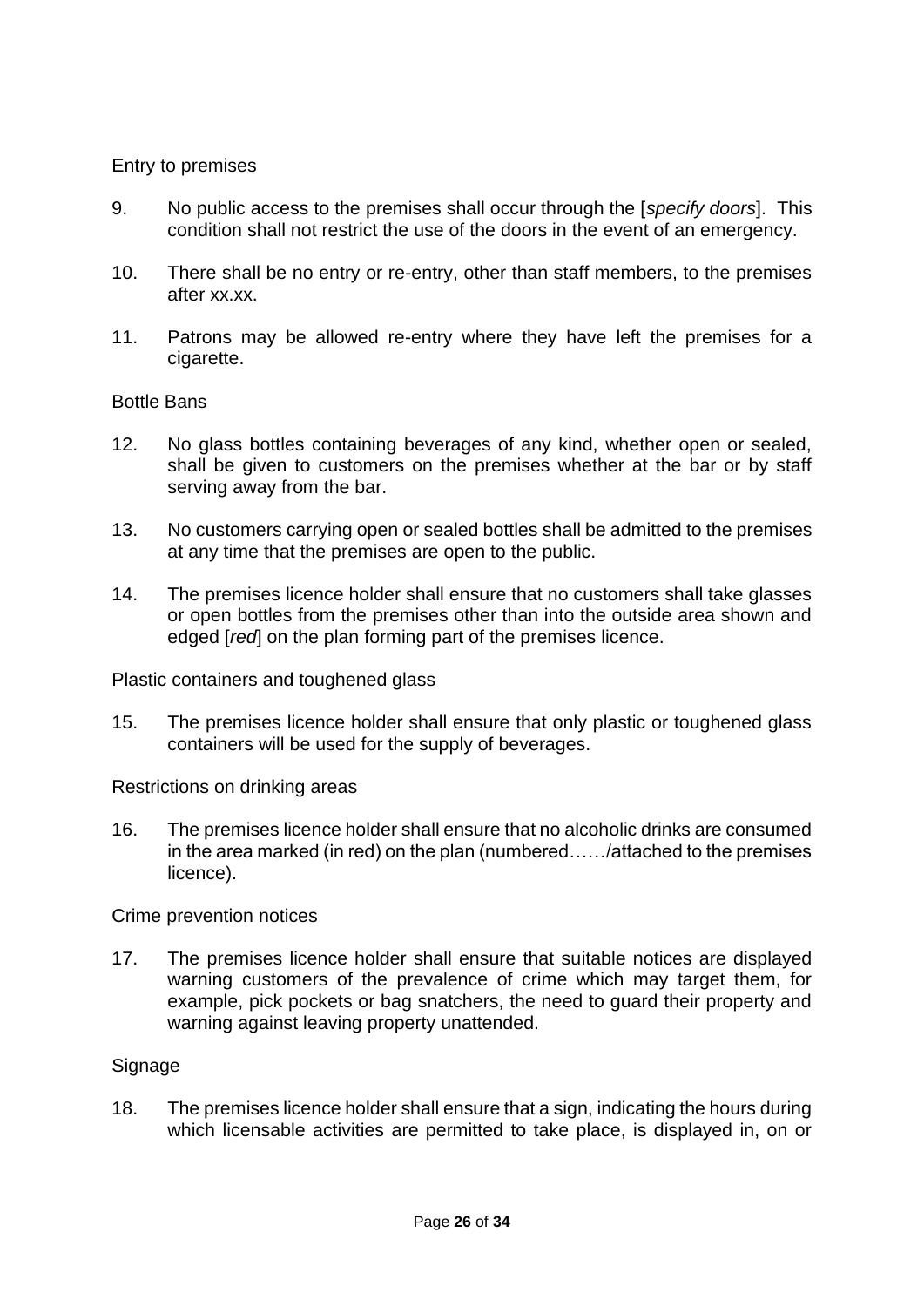immediately outside the premises in a position where the notice can be conveniently read by members of the public.

19. The premises licence holder shall ensure that a sign, detailing any restrictions on the admission of children, is displayed on or immediately outside the premises in a position where the notice can be conveniently read by members of the public.

Drugs

- 20. The designated premises supervisor shall complete a recognised 'drug awareness' training course [*within x weeks/ by x date*].
- 21. Staff shall be provided with 'drug awareness training', and be briefed on the drugs policy applicable to the premises.

## **CCTV**

- 22. CCTV shall be installed to specifications and in locations agreed with the Leicestershire Constabulary Crime Reduction Officer and maintained in accordance with the Information Commissioner's CCTV Code of Practice. The CCTV shall record during all times that the premises are open for any licensable activity. All images are to be held for a minimum of 28 days. All recordings are to be held in a secure holding facility. If a tape system is used, tapes are to be replaced every 6 months with new ones. This is to be recorded in an incident book for the premises. All images held are to be available immediately on request by any of the Responsible Authorities.
- 23. A staff member from the premises, who is conversant with the operation of the CCTV system, shall be on the premises at all times when the premises are open to the public. This staff member must be able to show the Police or Licensing Officer recent data or footage with the absolute minimum of delay when requested to do so.
- 24. An incident log shall be kept on the premises, and made available on request to the Police or Licensing Officer, which will record the following:
	- (a) All crimes reported to the premises;
	- (b) All ejections of patrons;
	- (c) Any complaints received;
	- (d) Any incidents of disorder;
	- (e) All seizures of drugs or offensive weapons;
	- (f) Any faults in the CCTV system;
	- (g) Any refusal of the sale of alcohol;
	- (h) Any visit by a responsible authority or emergency service.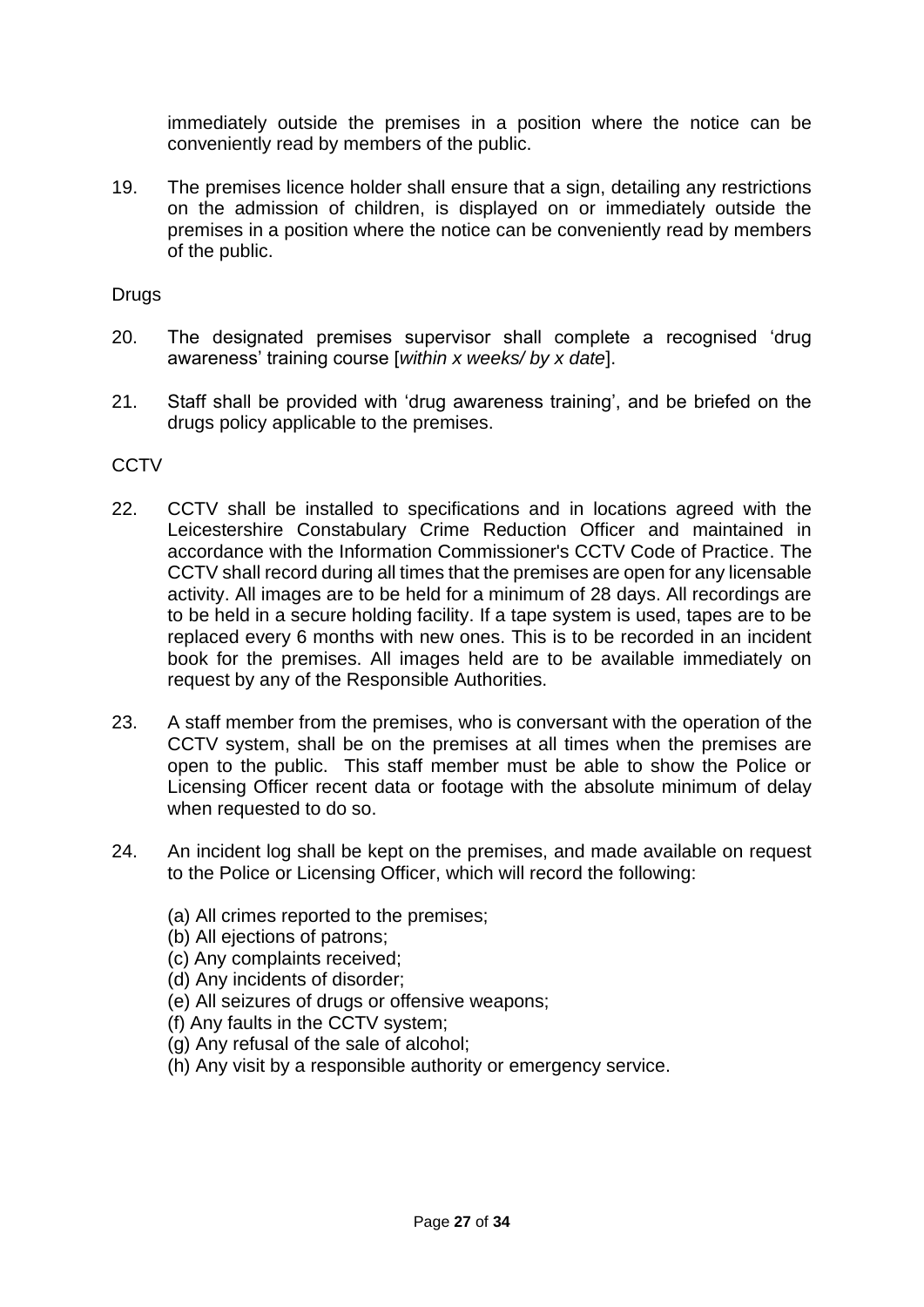## **Public Safety**

#### Disabled People

25. The premises licence holder shall ensure that, when disabled people are present, adequate arrangements exist to enable their safe evacuation in the event of an emergency and that disabled people on the premises are made aware of those arrangements.

#### First Aid

26. The premises licence holder shall ensure that an adequate and appropriate supply of first aid equipment and materials is available on the premises and at least one suitably trained first aider shall be on duty when the public are present and if more than one suitably trained first aider that their respective duties are clearly defined.

#### Lighting

27. The premises licence holder shall ensure that, in the absence of adequate daylight, the lighting in any area accessible to the public, members or guests shall be fully operational when the public, members or guests are present.

#### Indoor Sports Entertainments

- 28. At least 28 days notice of any event involving boxing or wrestling entertainment events shall be provided to the Licensing Authority and Environmental Health.
- 29. The premises licence holder shall ensure that:

(a) An appropriately qualified medical practitioner is present throughout the sports entertainment involving boxing, wrestling, judo, karate or other sports entertainment of a similar nature;

(b) Where a ring is involved it is constructed and supported by a competent person and inspected by a competent authority and any material used to form the skirt around the ring is flame retardant;

(c) At any wrestling or other entertainment of a similar, nature members of the public do not occupy any seat within 2.5 metres of the ring;

(d) At water sports entertainment, staff are adequately trained in rescue and life safety procedure and stationed and remain within the vicinity of the water at all material times.

**or**

The premises licence holder shall ensure that any requirements made by the Licensing Authority and Environmental Health during the preparation for and the provision of boxing and wrestling entertainment are complied with.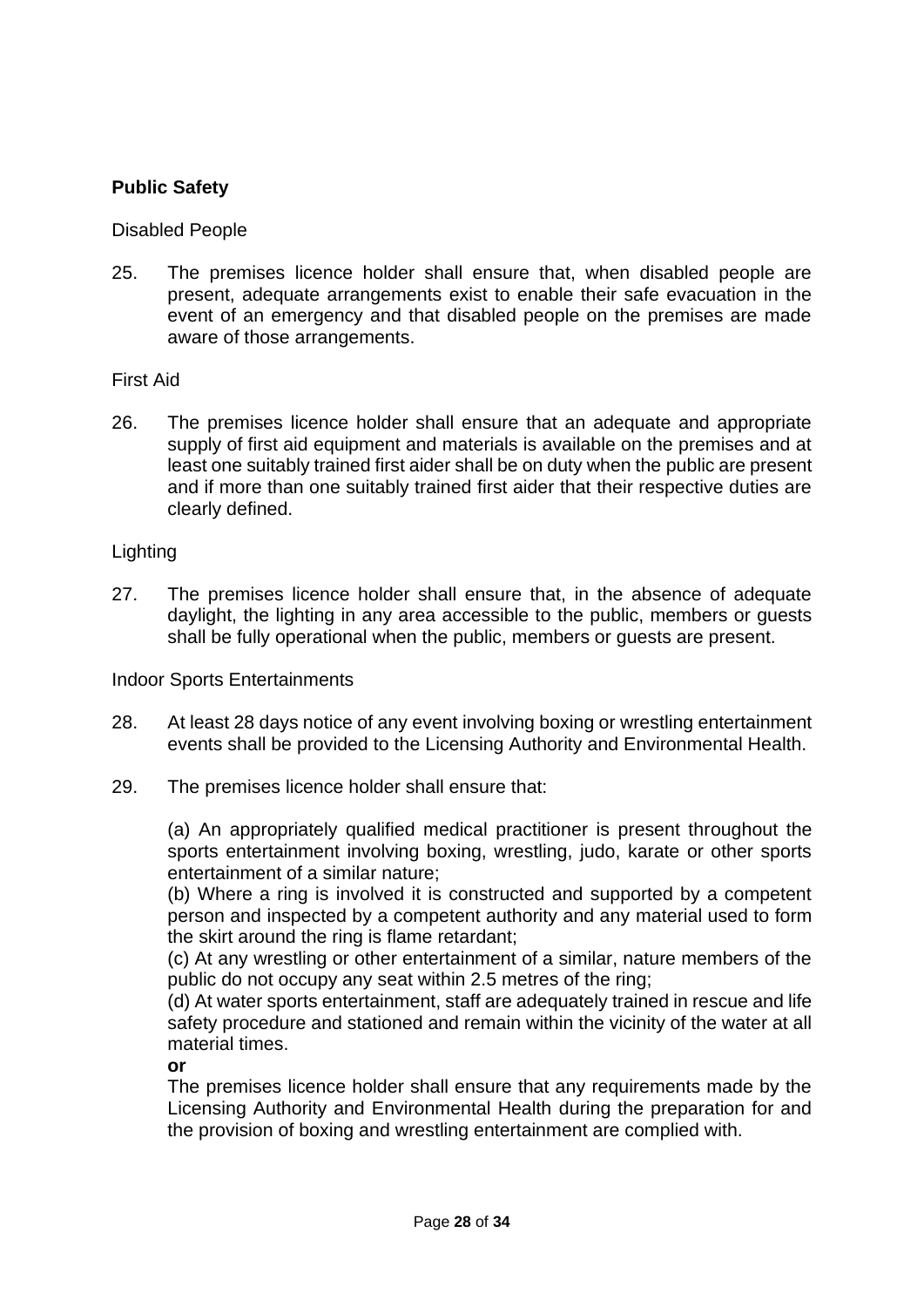## Special Effects

- 30. Any special effects or mechanical installation should be arranged and stored so as to minimise any risk to the safety of the audience, performers and staff. The following special effects will only be used on 10 days prior notice being given to the Licensing Authority and Environmental Health where consent has not been previously been given:
	- dry ice machines and cryogenic fog
	- smoke machines and fog generators
	- pyrotechnics including fireworks
	- real flame
	- fire arms
	- motor vehicles
	- strobe lighting
	- lasers
	- explosives and highly flammable substances

These special effects must only be used on the provision of a suitable and sufficient risk assessment and prior notification to the Licensing Authority and Environmental **Health** 

#### Drinks

31. No drinks shall be sold to or be consumed by a closely seated audience except in plastic and paper containers.

#### Balcony Fronts

32. The premises licence holder shall make all reasonable endeavours to ensure clothing or other objects shall not be placed over balcony rails or upon balcony fronts. Signs shall be displayed informing customers that clothing or other objects shall not be placed over balcony rails.

#### **Ceilings**

33. All ceilings in those parts of the premises to which the audience are admitted shall be inspected by a suitably qualified person at least once in every five years and a certificate concerning the conditions of the ceilings shall be forwarded to the Licensing Authority.

#### Pre-Inspection for new premises

34. The Health and Safety Department shall be notified 28 days prior to trading in order to make a visit to the premises so that an assessment of the adequacy of the control measures in relation to public safety can be made.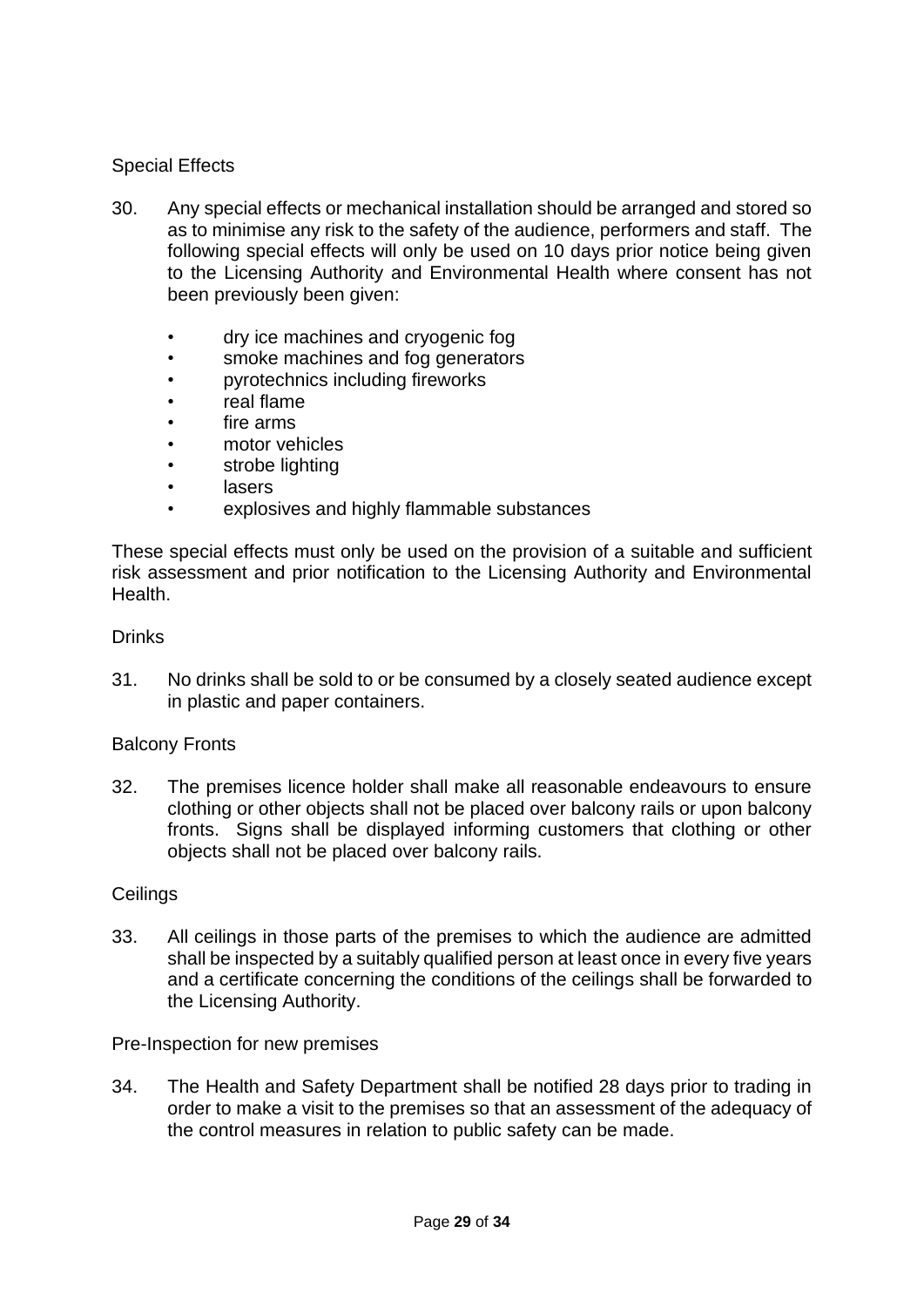## **Prevention of Public Nuisance**

Where appropriate, the following conditions will relate to a single source e.g. a village pub rather than multiple sources e.g. the whole of the High Street in a town.

Noise

- 35. The internal LAeq 15 min and the Leq 15 min for the 63Hz frequency centred octave band shall not be increased within nearby residential properties (measured with windows at the dwellings either open or closed) as a result of noise emissions from regulated entertainment at the licensed premises.
- 36. The premises licence holder shall ensure that the settings of the noise limiting device will not be altered unless approval is first confirmed in writing by the Local Authority's Authorised Officer.
- 37. Noise generated by amplified music, during the provision of regulated entertainment, shall be controlled by a noise limiting device set at a level determined by the Local Authority's Authorised Officer, such level being confirmed in writing to the premises licence holder. **or**

A noise limiting device shall be installed, fitted and maintained in such a manner so as to control all sources of amplified music at the premises during the provision of regulated entertainment. The noise limiting device shall be set at a limit determined by the Local Authority's Authorised Officer, such level being confirmed in writing to the premises licence holder.

38. All [*external doors / windows*] must be kept closed, other than for access and egress, in all rooms when [*regulated entertainment is/events involving amplified music or speech are*] taking place. Acoustically-treated ventilation or air conditioning may be required in warm weather. **and**

The premises licence holder shall undertake a risk assessment before regulated entertainment is provided during warm weather to ascertain if acoustically-treated ventilation or air conditioning is required. If it is so required, the premises licence holder shall take steps to ensure that it is provided.

- 39. The lobby doors at the premises shall be kept closed except for access and egress during the provision of regulated entertainment. Door staff, where employed, shall ensure that the doors are maintained closed as far as possible when regulated entertainment is taking place.
- 40. Prominent, clear notices shall be displayed at [*all exits / in the beer garden*] requesting customers to respect the needs of local residents and leave the premises and the area quietly.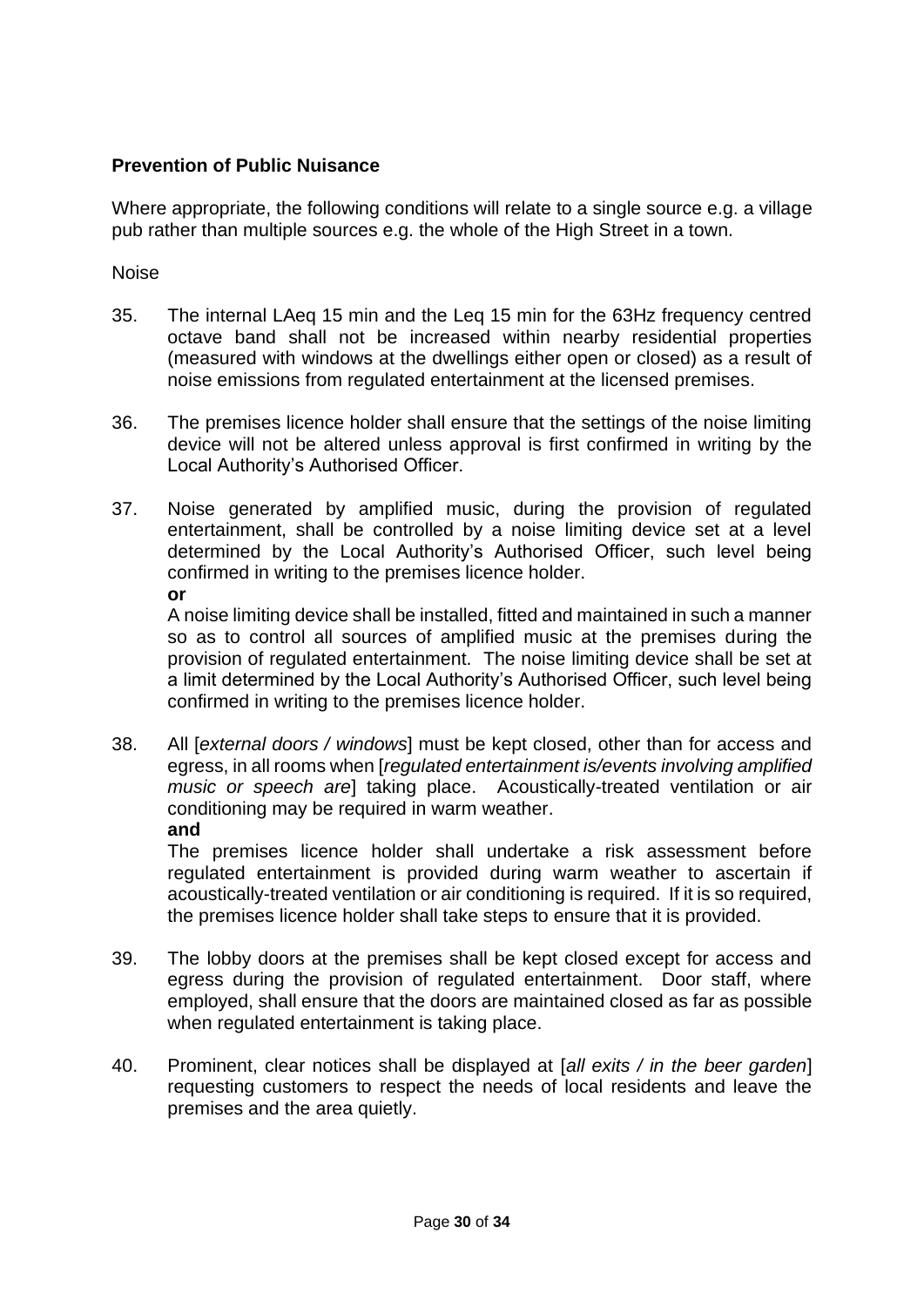41. The premises licence holder shall monitor the activity of persons leaving the premises [*after xx:xx/are closed to the public*] and remind them of their public responsibilities where necessary.

## **Lighting**

- 42. Internal and external lighting provided for the purpose of customer and staff safety and for the security of the premises shall be positioned so as not to cause nuisance to neighbouring or adjoining properties.
- 43. Lighting associated with regulated entertainment shall be positioned so as not to cause nuisance to neighbouring or adjoining properties.
- 44. Lighting provided externally to promote advertising of the premises or activities associated with the premises shall be of an intensity such as not to cause nuisance to neighbouring or adjoining properties.

## Noxious smells

45. Suitable ventilation and extraction systems shall be provided to eliminate noxious odours. Such systems shall be maintained on a regular basis.

### Litter and waste

46. Disposal of waste bottles into external receptacles where the noise will be audible to neighbouring properties must not occur between 11pm and 8am.

Conditions Relating to Potentially Large or Multiple Sites

- 47. Noise propagation tests shall be undertaken and completed to the satisfaction of the Local Authority's Authorised Officer for all outdoor events where amplified music is employed. The sound systems shall be configured and operated in a similar manner as intended for the event. The sound sources used for the test shall be similar in character to the music likely to be produced during the event. Appropriate control limits at the sound mixer position and adjustments to sound amplification equipment as a result of the testing shall be agreed to the satisfaction of the Local Authority's Authorised Officer.
- 48. The premises licence holder shall not permit noise emanating from the licensed site to unreasonably disturb the persons in the neighbourhood and in any event, shall undertake an agreed noise monitoring scheme to ensure that the music noise levels shall not exceed the higher of 55LAeq, 15 min free-field for an Leq 15 min free-field equal to the background (LA90) plus 15dB(A) should not be exceeded at agreed residential properties. These levels may however be amended in the situation of significant climatic effects, in agreement with the Local Authority's Authorised Officer.
- 49. The premises licence holder shall undertake an agreed noise monitoring scheme to ensure that between 11 p.m. and 7 a.m. noise from the event site,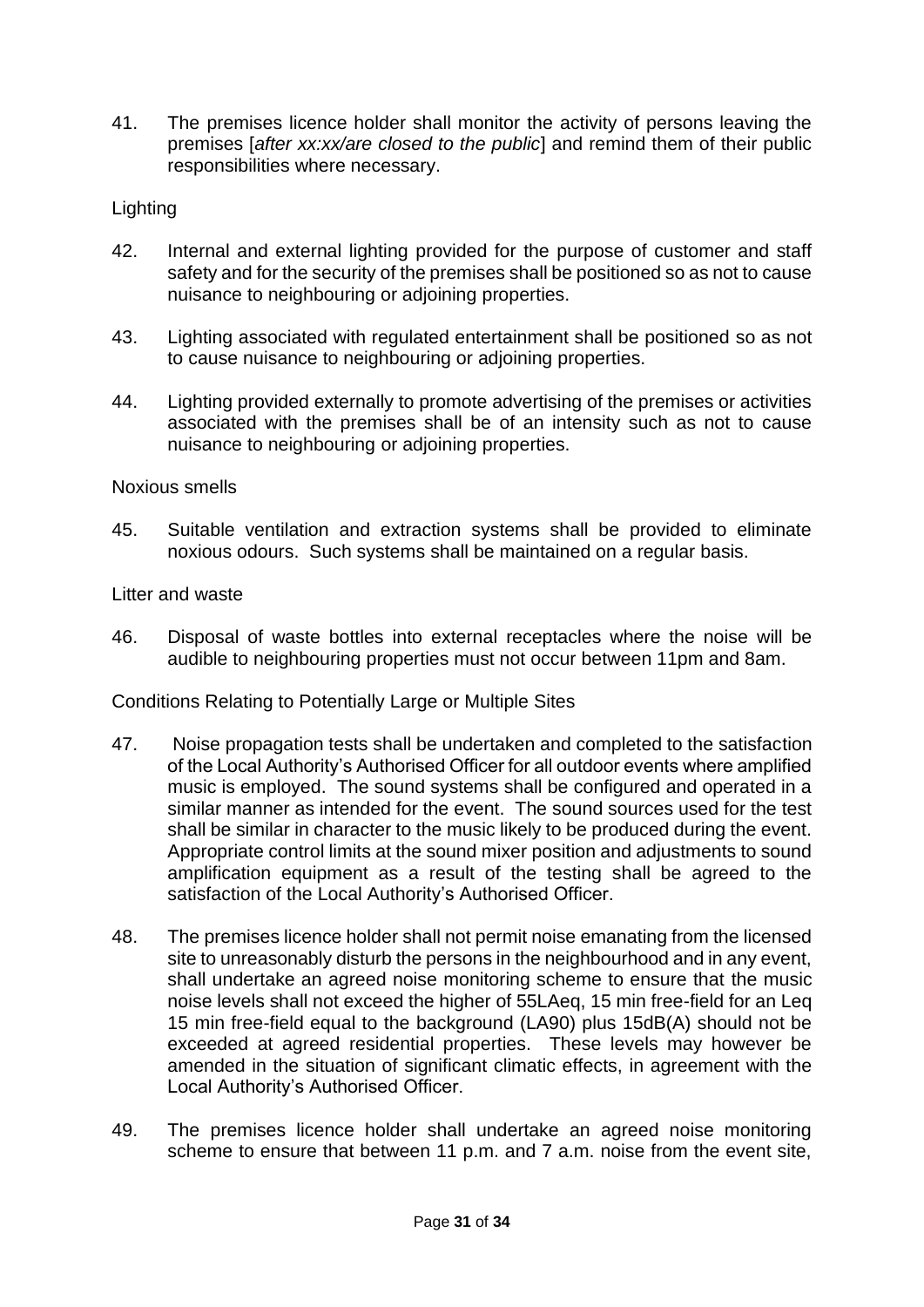which [*includes the car parks and campsites*] shall not exceed an 8 hour LAeq of 45 dB at 1 metre from the façade of noise sensitive residential properties. The premises licence holder shall comply with any noise control requirements made during the event by the Local Authority's Authorised Officer.

#### Additional Site Specific Conditions

- 50. No member of the public shall be allowed to come within three metres of an operational loudspeaker providing regulated entertainment.
- 51. The [*doors / windows*] at [*specify*] shall be fitted with [*double /secondary*] glazing in order to improve the sound attenuation of the premises.
- 52. A [*sound trap lobby / acoustic door / automatic door closer*] shall be installed to [*describe the location*].
- 53. [*Openings / specify*] in the external fabric of the premises must be acoustically sealed to the satisfaction of the Local Authority's Authorised Officer.
- 54. An alarm shall be fitted to [*all external windows / fire doors*] which alerts staff when [*they are / it is*] opened without authorisation.
- 55. The specification, location and orientation of all permanently fixed speakers shall be agreed with the Licensing Authority's Authorised Officer.
- 56. The [*garden/patio*] must not be used by customers, except to have a cigarette, between the hours of xx.xx and yy.yy. **or** The [*garden/patio*] must not be used by no more than [*x*] customers between the hours of xx.xx and yy.yy.
- 57. The premises licence holder shall instruct staff to not cause unnecessary noise to nearby residents when leaving the premises.
- 58. The premises licence holder shall nominate a representative to receive and respond to complaints throughout the duration of any regulated entertainment. If necessary, a telephone number shall be provided for nearby residents to contact in respect of complaints about noise.
- 59. Regulated entertainment shall only commence on the basis that the work to [*specify area*] is completed and a sound insulation test is carried out by an appropriately qualified consultant and confirmation of the satisfactory results agreed in writing by the Licensing Authority's Authorised Officer.
- 60. Regulated entertainment consisting of live bands shall be limited to x occasions in any [*week/month/year*] and shall be provided by no more than x performers.
- 61. The pavement from the building line to the kerb edge immediately outside the premises, including gutter/channel at its junction with the kerb edge, shall be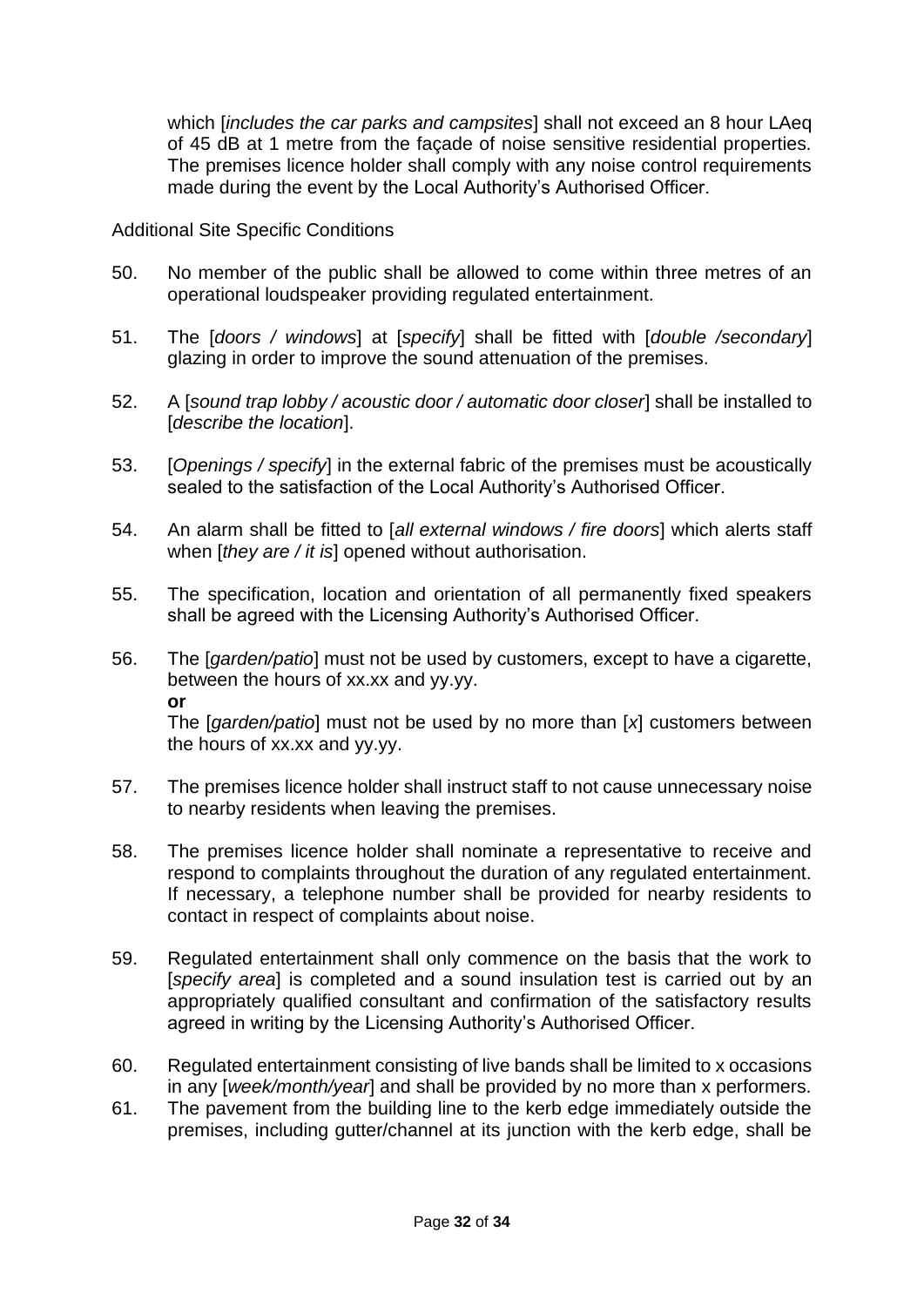swept and/or washed, and litter and sweepings collected and stored in accordance with the approved refuse storage arrangements.

- 62. A public refuse bin shall be installed outside the premises subject to any necessary planning permission or listed building permission.
- 63. The shop front and pavement areas shall be cleaned at the close of business each day.
- 64. Persons permitted to leave temporarily leave and then re-enter the premises shall not be permitted to take drinks or glass containers with them.
- 65. The premises licence holder shall ensure that any queue to enter the premises which forms outside the premises is orderly and supervised by door staff so as to ensure that there is no public nuisance or obstruction to the public highway.

#### **Protection of Children from Harm**

- 66. No child under the age of xx, unaccompanied by an adult, shall be allowed in a premises after xx.xx to which the public have access after that time.
- 67. The premises licence holder must ensure that immediately before each exhibition at the premises of a film passed by the British Board of Film Classification, there shall be exhibited on screen. for at least 5 seconds in such a manner as to be easily read by all persons in the auditorium, a reproduction of the certificate of the Board or, as regards a trailer advertising a film, of the statement approved by the Board indicating the classification of the film.
- 68. In cases of an event involving a significant number of unaccompanied children, the premises licence holder shall have a child protection policy in place to carry out suitable checks on staff before they take up employment.
- 69. A Challenge [*21/25/or any other suitable age*] policy shall be operated at the premises at all times. All staff shall require identification of all customers who appear to be less than [*21/25/ or any other suitable age*] years old and wish to purchase alcohol. Acceptable proof of age will be a PASS approved proof of age card, UK passport or a UK photographic driving licence. No other form of identification shall be accepted unless agreed with the Licensing Authority or Leicestershire Constabulary.
- 70. Challenge [*21/25/ or any other suitable age*] materials shall be displayed at the premises, including at the point of sale of alcohol, to inform customers of the operation of the scheme.
- 71. Training will be provided for all staff before they are allowed to sell alcohol and will include Challenge [*21/25/ or any other suitable age*], proof of age, management conflict and refusals records. The training will be documented. The Premises Licence Holder or Designated Premises Supervisor will check that the training has been understood. The training will be repeated at least